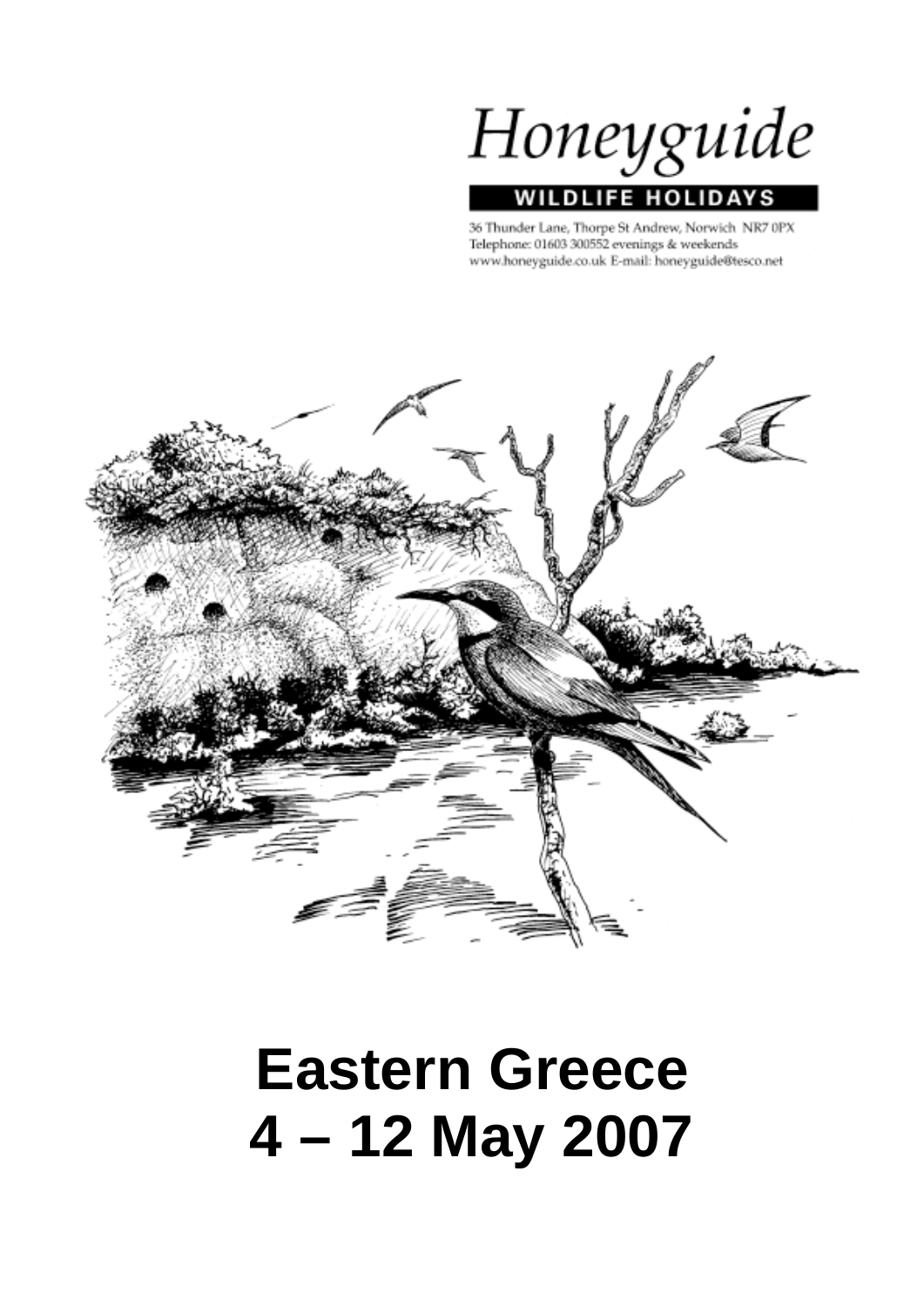**Eastern Greece 4–12 May 2007**

**The group** Malcolm Crowder Helen Crowder

Sue Burge Peter Burge

Ruth Matthews

Humphrey Kay Sallie Kay

Barry Hennessey

Alan James

Anne Shearcroft

Leaders

Ivan Nethercoat Robin & Rachel Hamilton

Report by Ivan Nethercoat and Robin & Rachel Hamilton

Special thanks to Star Command and 'Gubby'

Illustrations: field cricket by Maureen Gibson, photo of giant peacock moth by Ivan Nethercoat, all others by Rob Hume. Front cover: bee-eaters

As with all Honeyguide holidays, £25 of the price of the holiday was put towards a conservation project by way of a contribution to the wildlife that we enjoyed. The conservation contribution this year of £25 per person towards WWF Greece's Dadia Project was supplemented by an additional donation from one group member and gift aid through the Honeyguide Wildlife Charitable Trust, leading to a total of £441. This brings the total conservation contributions from all Honeyguide holidays since 1991 to £48,013 at the end of September 2007. A thank-you letter from WWF Greece is the final page of the holiday report – not on this web version of the report.

Some of the photos that Ivan Nethercoat took on this & the 2006 holiday are in a gallery on Honeyguide's website: see http://www.honeyguide.co.uk/greece.htm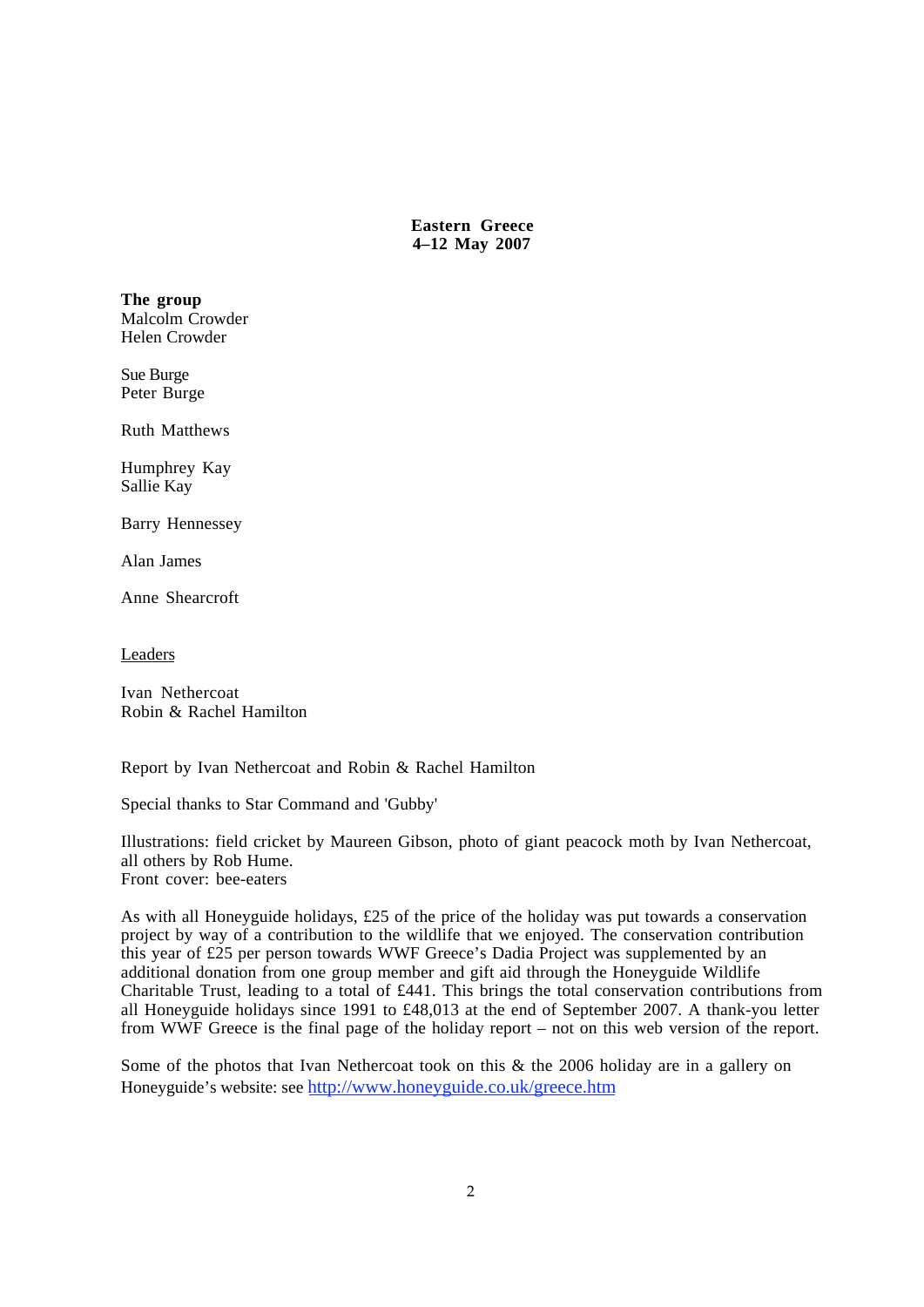# **Itinerary and highlights**

### **Friday 4/5/07 – Eastbound**

We all gathered at Heathrow ready for the afternoon Olympic Airways flight from London Heathrow at 12.20 hrs, due to arrive in Athens 17.55 hrs (Greek time). Everything was going well until we heard that the flight had been cancelled! However, it was soon sorted out, people got to know one another, did a few crossword puzzles and Sudoku, and we had a slight detour (via Belgrade), followed by an overnight stay at a hotel overlooking a charming cove on the coast near Athens. We left for Alexandroupolis early the following morning, enjoying a magical, misty sunrise over the Aegean.

### **Saturday 5/5/07 – Arrival at the Centre and the road to Dadia.**

We were welcomed at Alexandroupolis Airport by clouds of house martins, flying in and out of their nests on the airport buildings. Minibus formalities were soon completed and we set off, up the Evros valley, for the \_ hour drive to Dadia. The bird sightings on that first trip were a pretty good aperitif: crested larks, rollers, hooded crows and two Levant sparrowhawks as well as jays, jackdaws and magpies. So, arriving at Dadia at 07.45, we were ready for breakfast and time to relax. The peace and tranquillity of the centre, with its multitude of swallows nesting under the eaves, was a welcome change from airports, and the breakfasts here are exceptional with the best yogurt and honey in Greece. Opening the French windows of our comfortable rooms we could hear cuckoo and hoopoe calling and nightingales singing from the woods behind.

It was a lovely morning, with thin hazy cloud, so while we were still awake we decided to take a stroll down the road to the village. In previous years this has been a walk that takes in some of the local fields and farmland on the other side of the village. This year however, perhaps due to the fine weather, the enthusiasm of the group or just the delight of suddenly being in such a great place, we managed about 300 yards in two hours and never even reached the village.

The lack of distance was a reflection, too, of 13 pairs of keen eyes, especially among the botanists propelled into a whole new world of plants. The rocky hillside was painted with the subtle shades of the Mediterranean – downy grey leaves and soft-coloured flowers. There were three cistuses, irises, thymes and sedums, a grey-leaved, downy St John's wort – *Hypericum cerastoides*, a weird looking purple loosestrife – *Lysimachia atropurpurea* – and, in crevices on the rocks, charming tufts of a tiny, white-flowered sandwort. This at first appeared to be the previously recorded *Minuartia setacea* but at the WWF office back at the centre, they were keen to let us browse through the Greek Red Data Book of endangered plant species and it was clear that we had been looking at the rare Thracian endemic *Minuartia greuteriana* whose stronghold is identified as the rocky hillside between the Ecocentre and Dadia village, exactly where we had been looking.

Birds too were a delight, with migrating bee-eaters welcoming us to the area, red-rumped swallows posing on wires in perfect light and a pair of red-backed shrikes feasting on the insect population. There were white wagtails and goldfinches to watch and Alan found us a black-eared wheatear. A black stork wheeled over the trees and we caught sight of two Syrian woodpeckers, then heard them drumming on a dead elm nearby. Raptors abounded: sparrowhawk, common buzzard, honey buzzard, a pale-phase booted eagle and a short-toed eagle. A black vulture flew over very low, bearing a wing-tag, followed by an Egyptian vulture and then another black. All this was set to a background of constant nightingale and cicada song from all around.

We were charmed by an extraordinarily frilly preving mantis: *Empusa fasciata* on a grass stem but, by mid-day, the sun was

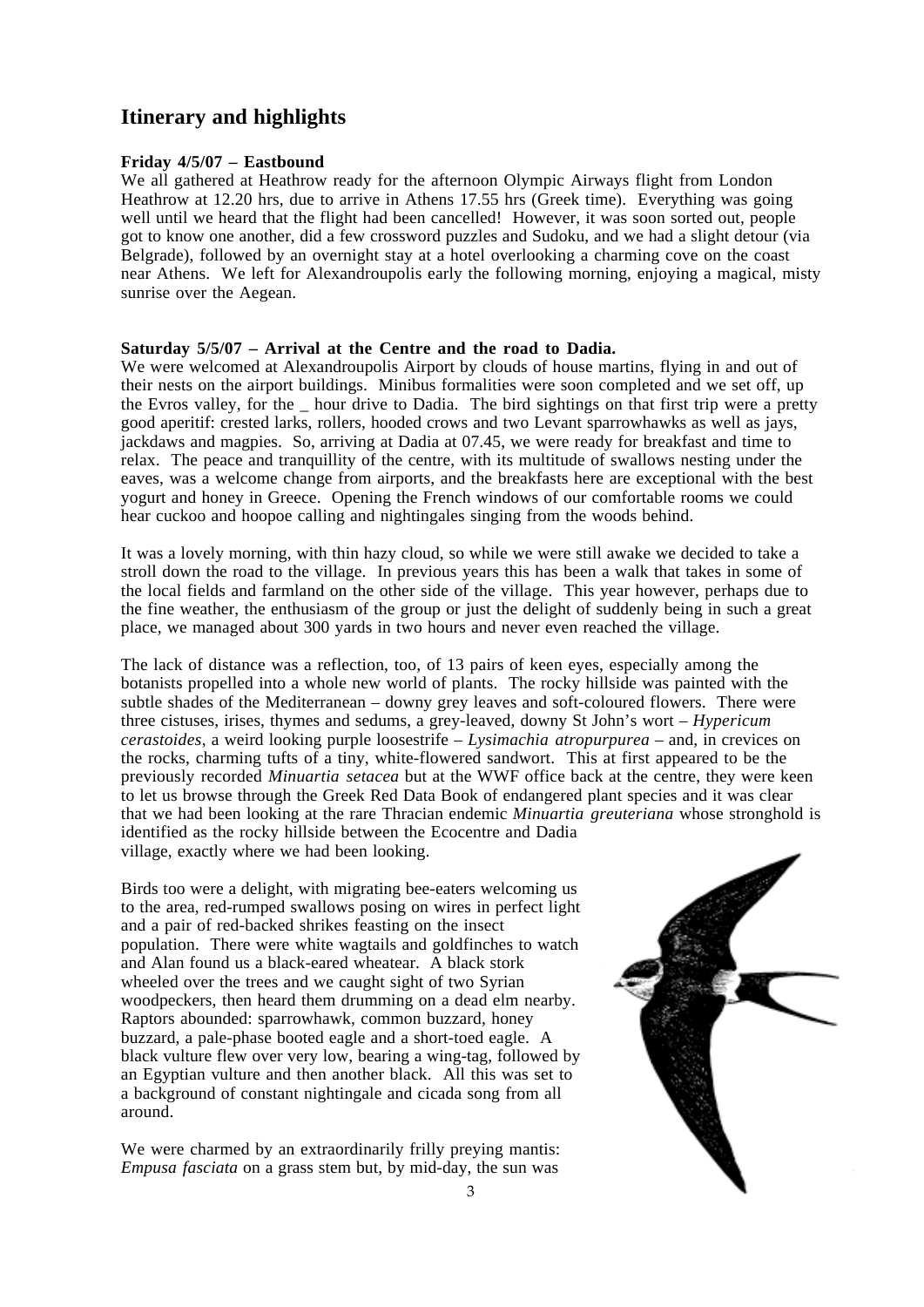growing very strong so we left the cicadas, the Camberwell beauties, the wall browns, the red admirals and the clouded yellows to make the most of it while a spur-thighed tortoise headed for some shade and we ambled back to the centre for a light lunch followed by a chance to catch up on some sleep.

We enjoyed our evening meal in the taverna in the centre of the village, owned by Mr Panagotis. He was pleased to see the group back, remembering us from last year when we no doubt made a substantial difference to his week's takings.

### **Sunday 6/5/07 – An introduction to the Evros Delta**

The nightingales and turtle doves welcomed us to another delicious Greek breakfast and then we took the short drive back down the main road towards the delta, with hoodies in the fields, buzzards perched on fence posts and crested larks flying across the road in front of us. Looking to the right at some village traffic lights we could see a pair of white storks on their nest. Yesterday we drove relentlessly past several rollers perched on telegraph wires. Despite the reassurance that we would see them better later it must have been a little frustrating to be on a main road where stopping is difficult. So our first stop this morning was to try and give everyone a good view of this spectacular, enigmatic and often elusive bird. The small village of Doriskos is now by-passed by the main road but the old road loops through the village and provides a safe stopping point. The soldiers on duty at the nearby army establishment were a little suspicious of our telescopes but we reassured them that we were not about to steal their secrets and really were there just to see the birds on the wires.

Right on cue, as we arrived in the safety of the small road, the rollers appeared on the wires around us. These magnificent birds look stunning when seen well and today the light was good and the telescopes provided excellent views for all. Butterflies were flying too and we had a good view of a Glanville fritillary on the beautifully coloured narrow-leaved crimson clover *Trifolium angustifolium*.

We stayed on the old road as it looped back to the main road in a few kilometres. Keen eyes looking over low hills and farmland are always a good combination and so it was that the first convenient stopping place soon turned up a few goodies. A pair of goshawks marked our arrival and slowly glided out of view while on a distant hillside a troop of white storks were marching in line abreast across a field, hoping to disturb insects and reptiles. A hobby glided overhead and the scratchy song of corn buntings replaced the nightingales to provide a background sound now rarely heard in the UK. On the road verge, we startled a spectacularly large centipede, *Scolopendra sinuata.* As we watched storks gathering to follow the plough in the field beside the road we had a nice telescope view of a corn bunting, and Humphrey found a newly emerged dragonfly *Libellula depressa* drying its wings. A sparrowhawk and a hobby flew overhead together, giving a rare opportunity to contrast the two.

We admired the roadside plants: the magnificent stands of perfoliate alexanders *Smyrnium perfoliatum* and especially a beautiful clump of pale bugloss *Echium italicum*. Just as we were about to rejoin the main road we were stopped again, this time by a lesser spotted eagle patrolling the hillside ahead. A scan of the surrounding bushes also allowed us good views of our first blackheaded buntings of the week and both red-backed and lesser grey shrikes, then we enjoyed another goshawk fly-over.

As is usual with new roads, the main road provides a more direct route by cutting the twists and turns off the original route. Below the hills near Loutros this has left a very quiet kilometre or so of the old road, the verges yellow with drifts of spurge. We turned onto this stretch to identify a bird of prey that turned out to be our first long-legged buzzard but, as ever, while we had stopped other things popped up, this time two rollers very close on wires and a very nice male roller 'rolling' in its display flight. Meanwhile Anne checked out some road kill which turned out not to be a fox, as we first thought, but a large dog; it was enough – 'Dead Dog Road' was born and it was our route on to Traianoupolis and the Evros Delta Visitor Centre, to get some local information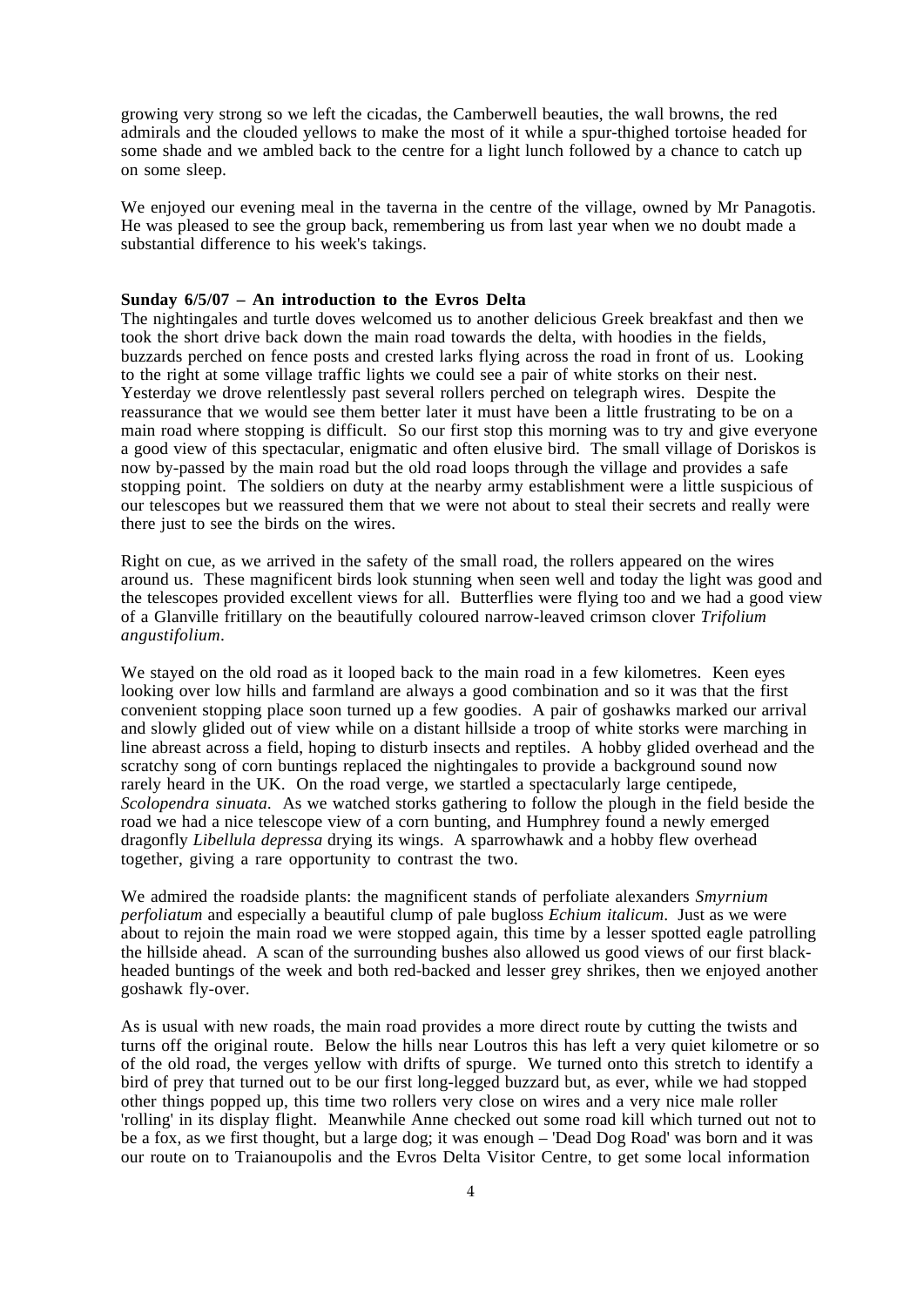and to arrange for permission to visit the restricted military zone near the Turkish border later in the week. It was a useful stop, with interesting and informative displays on the wildlife of the Evros Delta but we were glad to get away ahead of the gathering crowds of cyclists preparing for a race.

So, finally back on the main road after our 'short detour', our journey took us almost back to the airport. We turned off down a nondescript road that soon showed us more of the special nature of this part of the world. The farm track twisted and turned; a marsh harrier appeared, quartering the fields, a pair of red-backed shrikes hunted from some bushes and we watched a black-headed bunting in song. We drove on until eventually the cultivated fields gave way to tamarisk scrub and finally to open shallow water with the sound of frogs and the sight of numerous herons: purple, squacco, little egret, great white egret and, of course, 'our own' familiar grey heron.

This was our picnic stop, among the lagoons, the causeways dotted with familiar saltmarsh plants: annual and perennial glasswort and sea purslane. An hour or so later we were a lot warmer, but very happy with our 'haul' of dragonflies, damselflies, collared pratincoles, bee eaters, little terns, short-toed eagles, marsh harriers, black-headed yellow wagtails, shelducks and coots. Two spoonbills flew over and there were numerous fly-bys of curlew sandpiper. Two or three pairs of avocets were at their nests, we heard the distinctive song of a Cetti's warbler and, across the lagoon, some of the party saw a distant flock of 24 pygmy cormorants.

After lunch we drove around some more of the pools to make the best of the sometimes dazzling light. We were sad to find a European pond terrapin squashed on the track – a chance to have a close look at its characteristics. Penduline tits were exploring the fine branches of the tamarisk, and eagle-eyed Malcolm spotted the only tree frog of the week on a distant bush but allowing fine views through a telescope. A group of shovelers flew over as did a flock of curlew sandpipers, some in dark red breeding plumage; two calandra larks were skulking round one of the saltpans, we heard a quail calling nearby and saw a marsh harrier catching a small bird. Overhead a very brown juvenile peregrine tried hard to look like a lanner while not far behind, a mass of sand martins appeared, having just come in off the sea. Soon the magnificent spectacle of thousands of birds filled the air as they fed over the shallow water.

The track winds its way between the pools and eventually leads to a fine sandy beach, so a quick stop here is always worthwhile, if only for the view. Mediterranean gulls flew past giving their 'posh' call while on the edge of the sea, sanderlings in summer plumage were doing here what we know them well for at home, scuttling along the edge of the waves, with two Kentish plovers and an oystercatcher. In the tamarisk scrub behind the beach, more familiar birds appeared – male whitethroat and whinchat, and a crested lark all perched on the tamarisk looking particularly fine in the strong sun. A very dead dolphin was washed up on the beach, providing a meal for a group of yellow-legged gulls, but for us it was time to head for home. On our way back across the lagoons we added a common sandpiper and a pair of mute swans to our day's tally.

We had our evening meal in the Simos Taverna on the edge of the village, where we were joined by a fantastic mole cricket, attracted to the lights, which allowed itself to be caught and examined by the group.

### **Monday 7/5/07 – The Sarantametros Canal and circuit of Drana Lagoon.**

We woke on Monday to overcast skies and before breakfast it began to rain a little. We heard a chiffchaff, turtle doves and a chaffinch singing and watched two flocks of bee-eaters flying high overhead. As we loaded our equipment into the vehicles though, the sky suddenly cleared and the sunshine was welcomed by a serin song flight among the trees above us.

The Evros Delta is big, big enough to warrant a few trips. So today we set off once again to Dead Dog Road and this time turned down a small track that took us under the main road and into a world of meadows, insects and birds. 100 yards from the main road we stopped at the top of a small rise that offered a view over fields towards the delta. Here we were again able to get close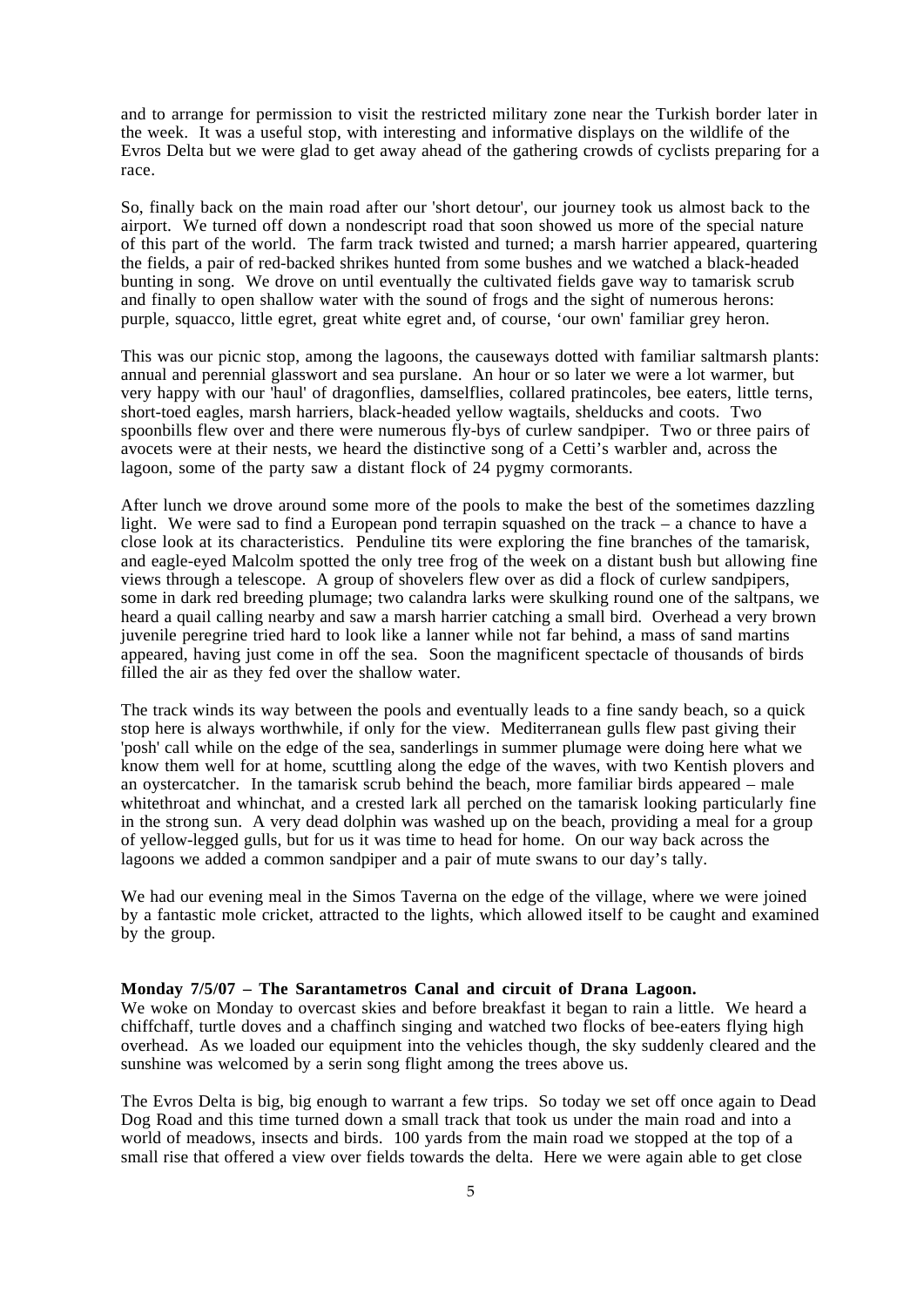views of black-headed bunting. Some bee-eaters arrived and went straight to a nearby sand pit where they began to inspect potential nest-sites and were soon joined by a group of red-rumped swallows, some collecting mud for nest building. Two short-toed eagles flew by and one perched on a tree for clear but distant telescope views.

Insects and flowers were also in abundance. We found the caterpillars and tents of yellow-tailed moth on the Christ's Thorn *Paliurus spina-christi* bushes and the botanists in the group enjoyed sorting out some of the meadow flowers (the bright spurge, *Euphorbia seguierana* again, *Trifolium globosum*, with its big fluffy flowers, like little cotton-balls, the brown-headed *T. boissieri*, starry clover *T stellatum*, disc medick *Medicago orbicularis,* the spiky-flowered grass *Aegilops ovata*, the pink-like *Kholrauschia velutina*, cornflower *Centaurea cyanus* and many, many more). Eventually we had to move on.

A short drive further on we stopped where the track crosses the Sarantametros canal. The canal is flanked with a dense fringe of reeds and the water surface was almost completely obscured by a carpet of the floating water fern, *Azolla*. This was a noisy stop as the marsh frogs were in very good voice but today they were also in competition with 3 great reed warblers, all singing in full view – a wonderful cacophony. Some buildings behind us were home to a colony of Spanish sparrows that fed and collected nesting material from the track, and they also provided perches for a pair of Isabelline wheatears. They delighted us as they flew around various high points giving us excellent views, even of their characteristic long legs. We had some good views of a couple of European pond terrapin in the water and one of Humphrey's sorties with the butterfly net produced a dappled white. Anne found a dead dice snake on the track – probably some predator's mislaid lunch; it gave us an excellent chance to look at its diagnostic markings. As three honey buzzards flew low overhead we decided that our lunch was calling and it was time to find a suitable picnic spot.

The track now followed the canal into the wetter areas of the lagoon. We found a place to stop that gave us good views in all directions. The canal was fringed with reeds and reed mace, with tall stands of hemlock providing a screen for us, and bramble, wild rose and tamarisk bushes gave cover to the birds and attracted butterflies. There were three pygmy cormorants perched at the foot of the reeds; 36 white pelicans flew by and circled above us, giving us excellent views; there were distant marsh harriers hunting over the reedbeds behind us; two purple herons treated us to a fly-past above the bank; we watched a penduline tit struggling with a streamer of nesting material and we heard, and eventually glimpsed, two olivaceous warblers in the tamarisk bushes beside the track. We heard the distinctive call of a water rail and Alan caught sight of it flying along the canal and we had the rare sight (in the UK) of a large flock of turtle doves. Birds were not the only stars: Anne drew our attention to a dice snake swimming across the canal and Sue and Humphrey's skilfully wielded butterfly nets enabled us to identify several species of butterfly, including spotted fritillaries.

The main lagoon at Drana was a little disappointing, as many of the birds had moved on to other areas. However, there was still plenty to enjoy: a small group of grey plovers, two little terns, a small group of Mediterranean gulls, four oystercatchers and a few little stints. A great white egret flew over and settled and two Sandwich terns and three common terns fished and settled on the mud and the posts in the water. A nice fly past of gull-billed terns was a pleasant surprise. Six of the summer-plumage curlew sandpipers that frequent this area eventually appeared along with three of the more familiar ringed plovers and a Kentish plover. We marvelled at the number of common toads around the bases of the bushes in the mud at the edge of the water and there were painted lady butterflies to be seen on the track. Continuing on around this huge area of water proved a little uneventful except for a redshank, a dunlin, two turnstones and a tawny pipit that went up in front of us and at the last stage we stumbled upon a spectacular flock of bee-eaters feeding among the tamarisk, close beside the track. They posed for photographs and delighted us for some time: ample reward for a rather bumpy journey.

Our 'short cut' back to the main road took us down a new track and again proved a pleasant surprise: we heard a quail calling and watched a flock of thirty or more pratincoles overhead.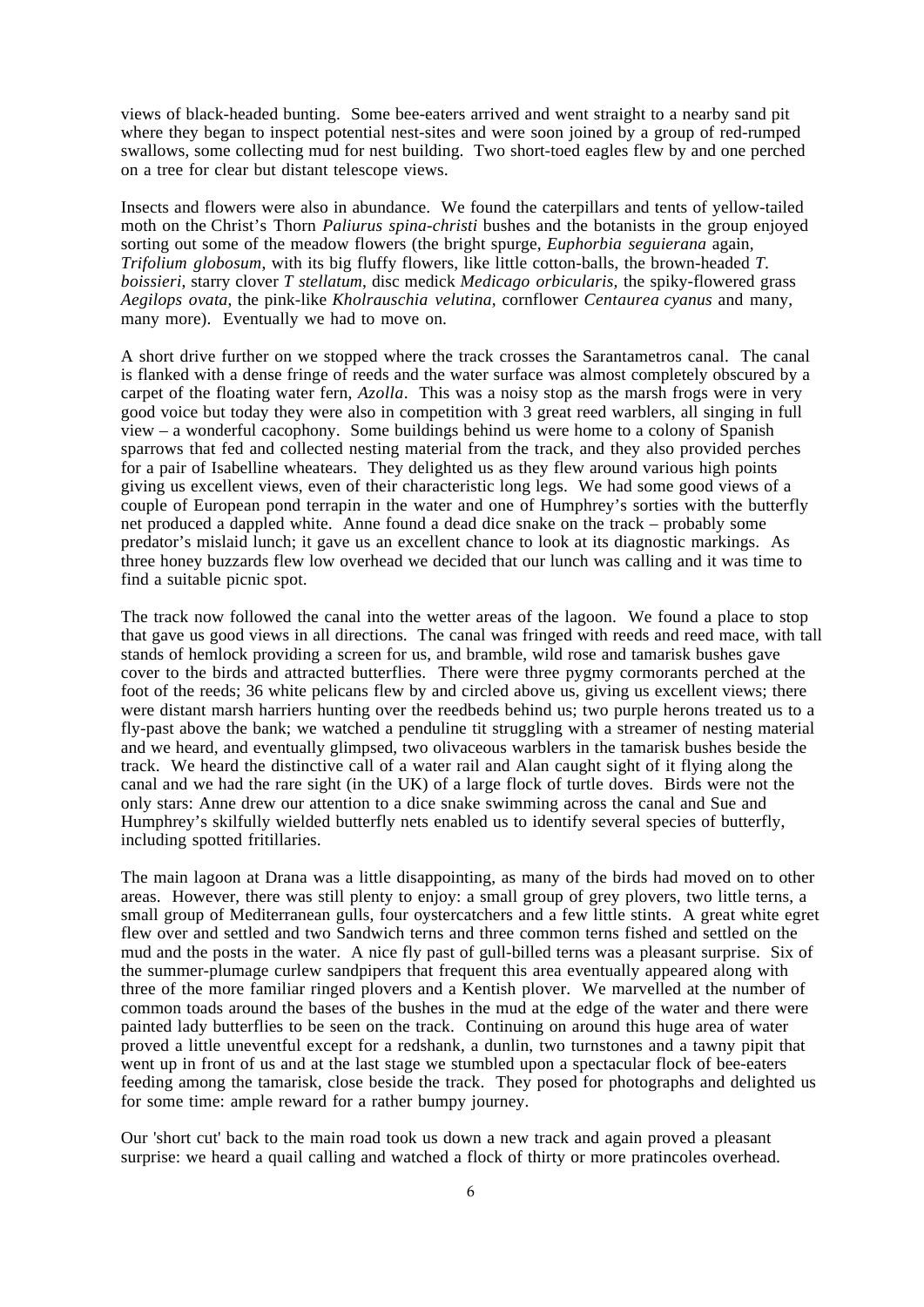Then Helen spotted a pair of stone-curlews very close among the grass beside the track. They lurked cryptically among the plants, pretending not to be there and we watched them through binoculars and telescopes for a long time – a real treat.

We ended an eventful day in some lovely countryside, with another excellent meal at Taverna Simos.

### **Tuesday 8/5/07 – A local day**

It was fine and sunny as we assembled for our walk and a hobby, a booted eagle, a short-toed eagle and a buzzard all appeared before we left the Centre. Our plan was to make a slightly more determined attempt to make it to the village of Dadia and on to a delightful track that leads through fields, across a small stream and down to the main road, to take us to the Diavolorema river.

We stopped to watch an olivaceous warbler on the edge of the village, singing and carrying nesting material and we admired a fine plant of salsify *Tragopogon porifolius*, probably escaped from the prolific vegetable garden beside the road. Other gardens in the village yielded both tree sparrow and Spanish sparrow and we noticed the profusion of mulberry trees, a reflection of the active local silk industry. The silver-leaved lime, *Tilia tomentosa* made a very striking garden plant, here well within its natural range. Just as we were leaving the village, a short-toed eagle flew over again, this time clearly carrying a snake, dangling from its talons.

Once out of the village Anne's sharp eyes found perhaps the cutest animal of the trip in the form of a tiny Hermann's tortoise, about 2 inches across. It was much photographed and then safely returned to the security of the long grass. We watched both red-backed and woodchat shrikes posing nicely for us on trees and heard a golden oriole down in the valley. Our attention was drawn to a beautiful bank covered in wild jasmine *Jasminum fruticans,* disappointingly scentless, but the Mediterranean sweet briar *Rosa glutinosa* in the hedge behind made up for it. The hedgerows and banks were full of wild flowers and butterflies to enjoy, perhaps crowned by the excellent view of a southern white admiral in a meadow beside a tiny stream. In a pool where the stream crossed our path, we found a smooth newt, pond-skaters and whirligig beetles and a little further on we had a brief but excellent view of a male golden oriole and a spectacular song display by a black-headed bunting, which was much photographed. The whole walk was again set to the backdrop of the song of nightingales, interspersed with the mellow calls of passing bee-eaters high overhead.

The track took us to the bottom of the hill and as we left it and turned on to the back road from Dadia to Loutros, Humphrey triumphantly found us an Oberthur's grizzled skipper. Here we took a right turn leading us towards the river, passing on the roadside a much excavated bank with evidence of an active European souslik colony and also a poplar tree that was host to a fine plant of mistletoe – forming a tighter, denser ball than we normally see in Britain and with smaller, wider and more leathery leaves. (The mistletoe recorded in this part if Greece does not conform to this description and, in any case, parasitises pine so this plant, for the moment, remains a mystery). A welcome surprise awaited the group as we arrived at the riverside – Ivan and Robin had spirited a minibus down from the Centre - so the long hot climb back could be avoided. We



settled down in the shade of some trees, with a rather large green lizard in the tree above us, and watched a huge flock of goats enjoying a leisurely drink at the ford. We ate our lunch – watched over by two very low-flying lesser spotted eagles, one of which wheeled obligingly round and round, clearly showing the 'double comma' markings under the wings.

We drove back to the centre for a cool beer in the heat of the afternoon and a chance to relax after a couple of busy days. As we sat under the shade of the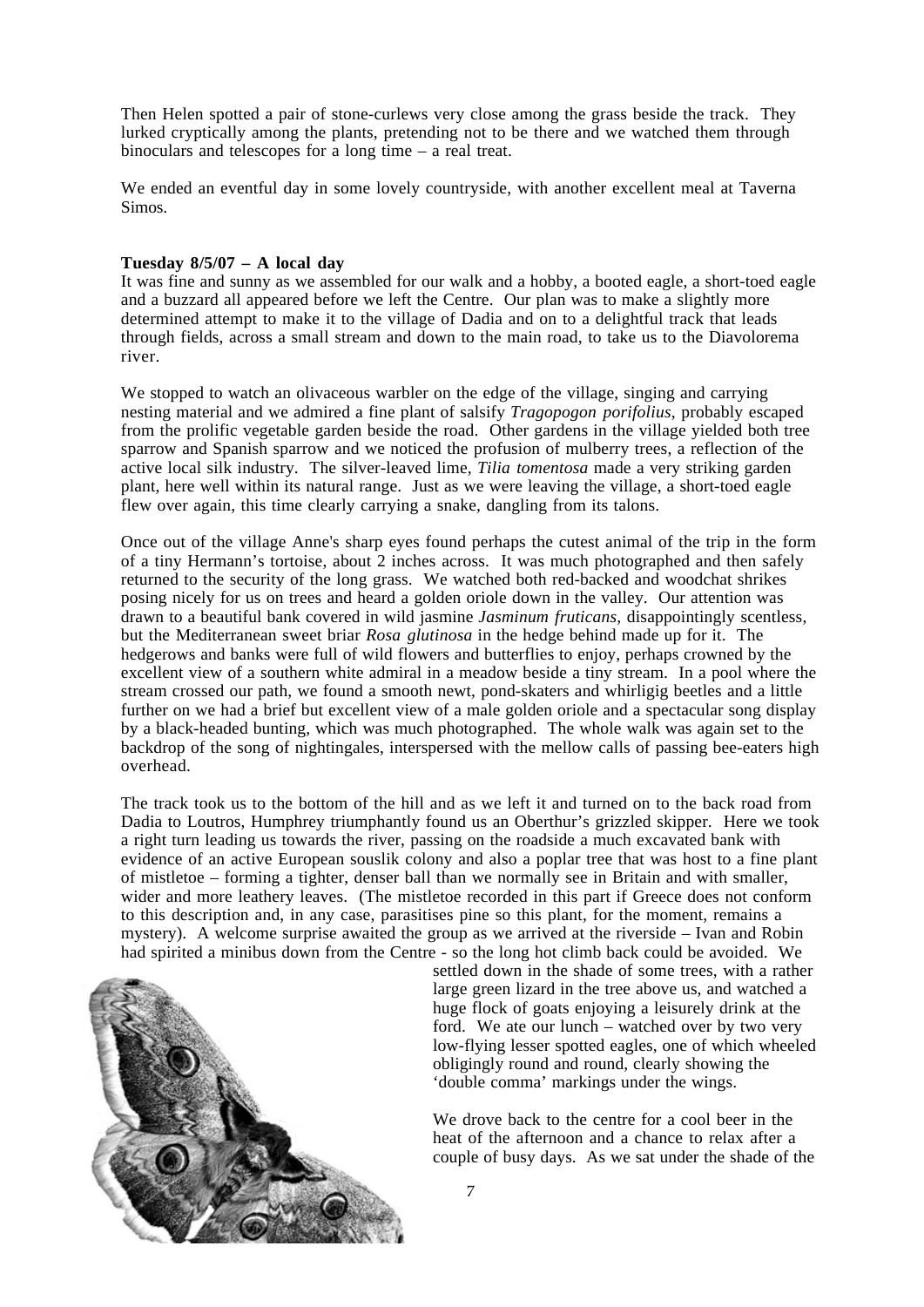pine trees at the bar and listened to a firecrest and a greenfinch singing, a giant peacock moth, the size of a small bird, flew by and settled on a small pine tree. It allowed us to approach close enough to take photographs, and stayed there till nightfall.

After we had had a chance to recuperate, some of the group decided to take a late afternoon walk along the riverside. The Balkan stream frogs were noisily about their business among the rocks by the bridge and a grey wagtail and a pair of little ringed plovers pottered about on the shore. While we examined some more burrows of European sousliks, a black stork flew over. We enjoyed a perfect view of a hoopoe walking ahead of us along the path and then turned our attention to a small group of bee-eaters prospecting nest-sites on the bank opposite.

Before we headed off to the village for another taverna dinner, we had a very interesting illustrated talk from Kostas Pistolas, an ornithologist and forester who worked there for the WWF Black Vulture Project and has been on the project staff for 15 years. He described to us a little of the complexity of managing the huge Dadia Forest Reserve and the issues surrounding its importance for raptors and especially for the black vultures. We used this opportunity for Malcolm to present to Kostas the cheque representing the Honeyguide contribution to the project from whose work we were all so clearly benefiting.

### **Wednesday 9/5/07 – In the Restricted Zone**

The Evros Delta just keeps pulling you back! Unfortunately one of the minibuses had developed a puncture overnight, but a few of us changed the wheel with astonishing speed, and we gratefully handed the flat tyre over to Chrisoula who arranged for it to be repaired while we were out (having first checked that both buses shared the same wheel size!). This time we headed, permits to hand, into the restricted zone along the Evros river, right on the border with Turkey.

The start of the restricted section is particularly interesting as here we see a river in its unrestricted glory – a true flood plain with grazed meadows, acres of scrubby tamarisk, small patches of riverine woodland and reedbeds. We stopped, in glorious sunshine butterfly nets in hand as Helen headed off towards Turkey! We began to see birds straight away: white storks to the right and a large flock of bee-eaters to our left. We spent a little while exploring this especially atmospheric place. The scattered tamarisk bushes were festooned with a beautiful climbing plant, the rather clematis-like, maroon flowered silk-vine, *Periploca graeca*. Elegant poplars lined the riverbank with peaceful cattle grazing in the sunshine. Our reverie was interrupted by the army, suspicious of our telescopes. However, they were happy with our permits and we went on our way down the bumpy road. A little further along we stopped to watch a male Levant sparrowhawk. It perched on a post, then suddenly dropped out of view, only to reappear a moment later carrying a bird, which it sat and plucked and then devoured on a tree right beside the track!

We drove on. Seven white pelicans glided by, then a black kite. Among the saltpans on our right, we stopped for some excellent views of three spur-winged plovers, the first of several that we saw; one of them was apparently sitting on eggs. We saw the spectacle of thirty glossy ibises, first flying past, then coming down to feed beside a pool, accompanied by three spoonbills. A variety of waders: wood sandpipers, curlew sandpipers, a greenshank, two whimbrels, two spotted redshanks and four avocets flew up from the lagoon and Barry caught a glimpse of a pair of penduline tits flitting about in the tamarisk.

Eleni Makrigianni, our contact at the visitor centre earlier in the week, had arranged for a couple of boats to take us to see more of the delta at close quarters. We arrived at the little jetty at the end of the roadway in good time and while we were waiting for the boats, we watched a flock of black terns flying elegantly around and fishing in the canal in front of us.

It was a perfect day and the two boats took us out across the main channel and into narrow canals flanked by tall reedbeds. As we explored these several marsh harriers hunted over the reedbeds, black-headed wagtails perched on the fishermen's hut beside the water and we startled a purple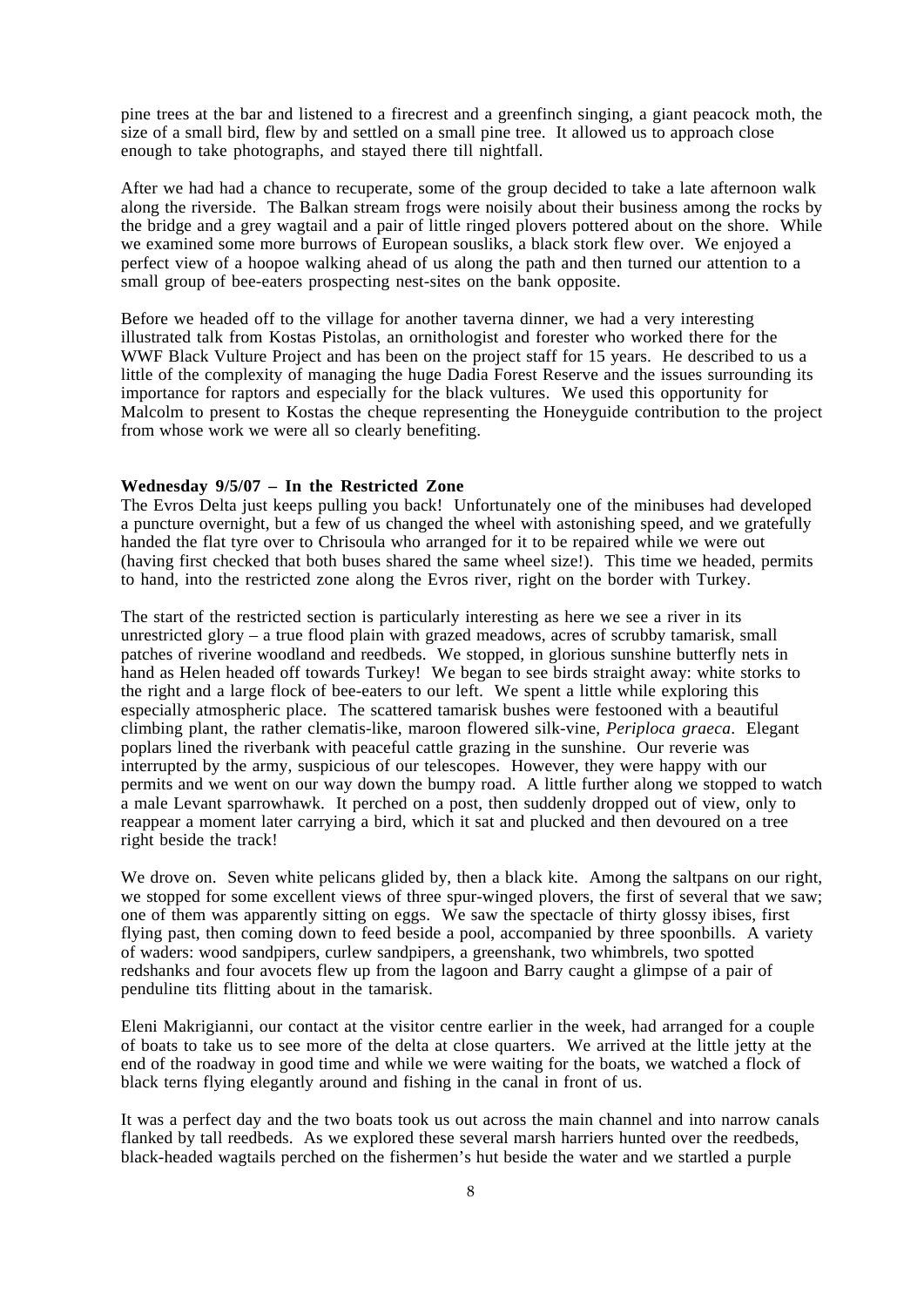heron which then obligingly flew alongside the boats. The boatmen took us on a big circuit around some islands and out towards the open sea. The shallow water was calm and home to 250 or more flamingos. Numerous common, little and sandwich terns, cormorants and oystercatchers were all feeding or resting in the shallow water or on old partly sunken trees. The boatmen took us close and then allowed us to drift in even closer giving superb views in a wonderful atmosphere. We saw more terns on the way back: a mixed party of whiskered terns (below) and white-winged black terns and some big flocks of sand martins; but the surprise bird of the day was seen above the reeds beside the canal in a protracted and spectacular scrap with a marsh harrier – not a male harrier but a short-eared owl! Having seen off the harrier it just circled over our boats with the sun providing a wonderful backlight.



We had a late lunch back on dry land, and we watched another boatman catching a zander in a large, square net suspended from a long counterweighted pole. On the lagoon nearby, there was a large flock of curlew sandpipers with a few little stints and Kentish plovers, scuttling about on the mud and at the edge of the water.

A few hundred yards from the end of the road is one of the best-placed tavernas in the area. It is surmounted by a watchtower with amazing panoramic views of the whole delta. Swallows were feeding young in their nests in the outbuildings and we sat in the shade of the veranda where we ate wonderful fresh figs and drank delicious Greek coffee. Three white pelicans flew by as we set off back, and we stopped to see a pair of ruddy shelducks, a couple of pratincoles and three glossy ibises. The big flock of glossy ibises made its appearance again and the Levant sparrow hawk also reappeared, in the same place, posing on a post and then flying alongside the minibus.

It was time to revisit the Panagotis taverna tonight for another delicious meal of varied and local dishes, freshly and cheerfully prepared by the family in the tiny kitchen.

### **Thursday 10/5/07 – The Vulture Feeding Station and the Radio Mast and high, craggy rocks at Kapsalo**

Thursday morning was fine and sunny again. We were greeted by the sound of a cirl bunting singing from a tree close to the centre and Humphrey showed us two moths that he had found beneath the outside light during the night: a cream-spot tiger and a pine hawk moth.



Some of us were keen to take home some of the honey that we had been enjoying for breakfast. Fortunately, the centre manager Chrisoula, has a beekeeper in her family, and provided several jars of the most delicious honey for us.

The Dadia Forest is a well known site for birds of prey, and vultures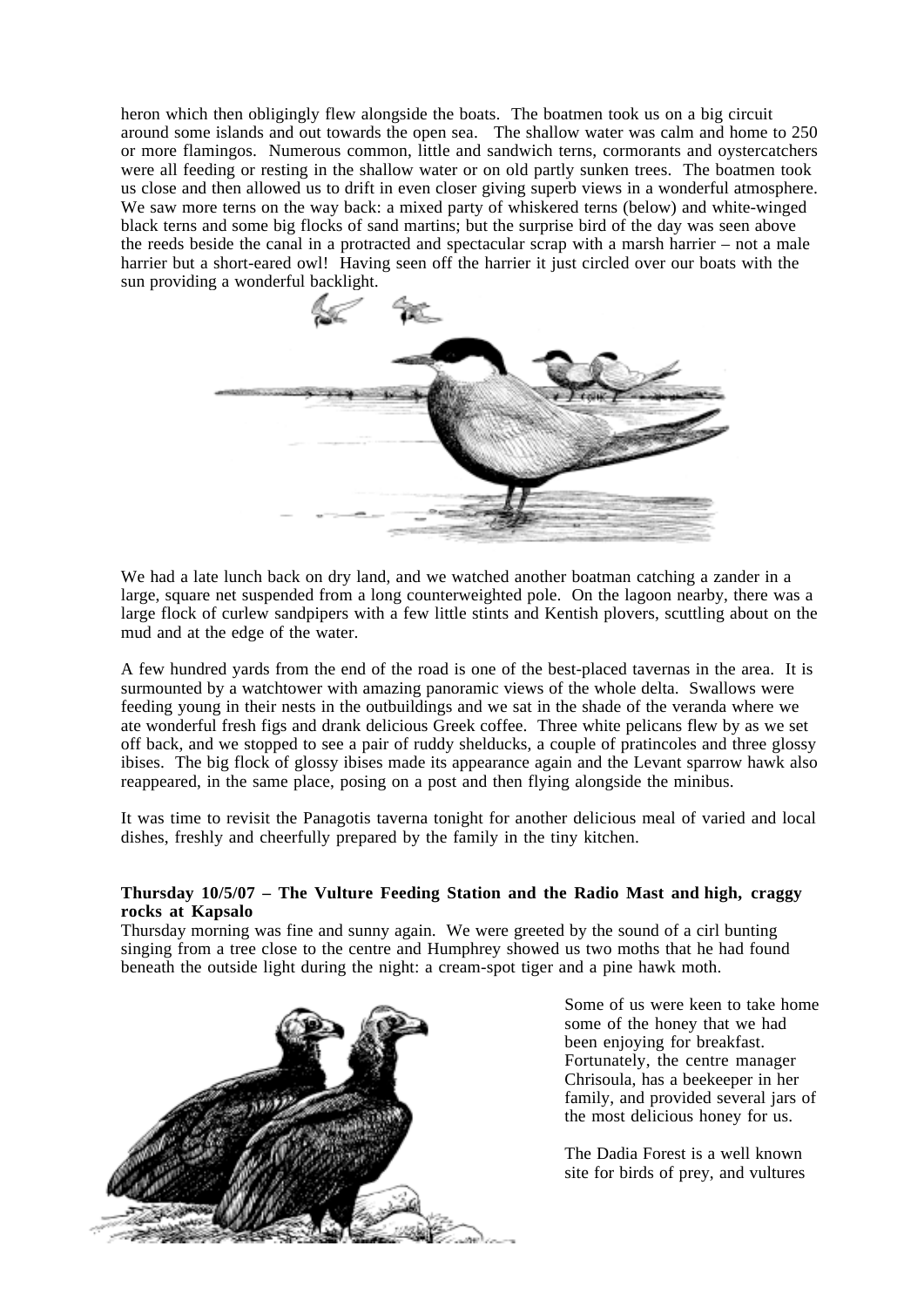in particular. This morning our transport was provided by the centre and took us the short distance up to the hide overlooking the vulture feeding station. The hide gives amazing views over the mountains as well as over the bare hilltop opposite where the vultures are fed. There were at least 20 vultures feeding on a large carcase: black, griffon and Egyptian vultures together, allowed nice comparisons, both in terms of size and behaviour. There was a buzzard there too which waited at a respectful distance until the larger birds had eaten their fill as did the nearby ravens, looking diminutive in comparison. Before we left, a short-toed eagle flew over as well, a lovely view of a supremely elegant bird. Around the hide, we had a chance to explore the woodland flora. There was a mixed canopy of pine trees - both black pine, *Pinus nigra* ssp *nigra* and Calabrian pine, *P. halapensis* ssp *brutia*, and oaks – Turkey oak, *Quercus cerris*, downy oak, *Q. pubescens* and the local species, *Q. frainetto*. There is a sparse understory with prickly juniper, *Juniperus oxycedrus*, the eastern strawberry tree *Arbutus andrachne*, and tree heath, *Erica arborea* together with two species of cistus – flowering beautifully in the clearings – as well as the very local *C. laurifolius*, not yet in flower. We also found in full flower the mystery plant of earlier Honeyguide visits which turned out to be the umbellifer *Ferulago sylvatica*.

We were driven back from the hide and then transferred to our own vehicles for the short drive to the radio mast at Kapsalo. The road winds up through wonderful woodland and some of the best roadside verges. At the top of the road we were greeted by clouded Apollo butterflies and superb views across the national park with several black vultures cruising overhead. We found a rocky slope with the best of the views for our picnic spot and we were serenaded by a male ortolan bunting, a blue rock thrush and a black-eared wheatear with some entertainment from a raven flying by, harassed by a kestrel.

After lunch we set off for a quiet amble down the road to look at the wonderful wayside flowers and trees. The Montpellier maple was already in fruit and dripping with crimson cascades, looking spectacular against the blue sky and set off well by the panicles of white flowers on the manna ash. We lingered over the irises and wild tulips and enjoyed seeing our familiar cornflowers growing charmingly out of rock crevices. The Italian catchfly *Silene italica* and its relative, the dark red subspecies of the red catchfly *Lychnis viscaria* ssp *atropurpurea* were both in perfect flower but a lady orchid was very definitely past her best. Orange-tip butterflies were plentiful, feeding on the tall thistles and knapweeds. In the shade at the bottom of the bank, Ivan found us a real treasure – magnificent crimson blooms of wild peony, *Paeonia peregrina*.

We scrambled out on to a rocky crag with a panoramic view of the mountains. There were a dozen black and half a dozen griffon vultures on the cliff opposite and we balanced the telescopes on the rocks for a good view for the more intrepid. For everyone, an ortolan bunting performed beautifully and a peregrine perched in full view on nearby rocks.

We climbed aboard the minibuses and drove on down the hill for some distance, down into a more sheltered and humid microclimate. The flora changed dramatically under a regime of coppiced hazel and we came to an abrupt halt at the sight of a stand of white orchids. We almost demolished some elegant plants of the more sombre mammose orchid *Ophrys mammosa* when we stopped and then discovered that the white orchids were in fact the species of helleborine that we recognised from the Red Data Book, *Cephalanthera epipactoides* (rather like the sword-leaved helleborine but with much smaller leaves and larger bracts and flowers). Then, to round off the orchid-fest, we found a red helleborine as well!

While we were admiring and photographing this spectacle, we found a beautiful specimen of the Balkan green lizard – with a wonderful blue throat - which also allowed itself to be photographed. Unfortunately for a very large glass lizard, lingering to be looked at was not a matter of choice – it had met an untimely death perhaps by a vehicle or, more likely, by one of the short-toed eagles we had seen earlier. It did, however, give us a chance to look properly at this elusive animal and at much closer range than we would normally expect. We had one more stop on the way home – to photograph the enormous storks' nest in Provatonas, shared by a colony of both house and Spanish sparrows.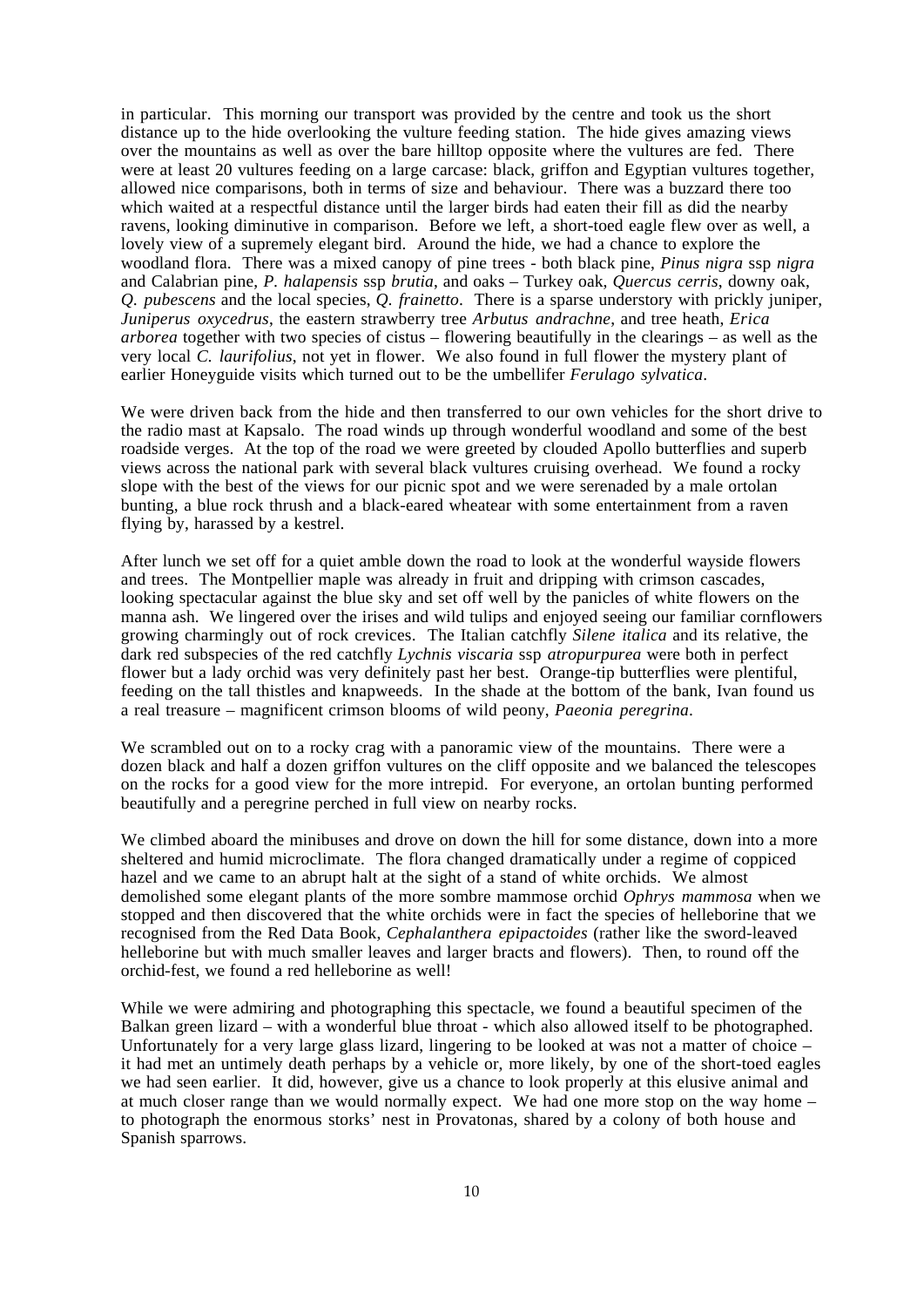Mr Panagotis welcomed us again at his taverna for supper and gave Ruth a chance to practise her language skills in asking successfully for a take-away meal for one of the party feeling a little under the weather.

### **Friday 11/5/07 The Loutros Hills and back to Dadia by the back road**

We woke early to a fine and sunny morning, only to find that there was no water in any of the taps at the Centre. It emerged that the whole of the Dadia area was cut off as 'they' had decided to replace the mains water pipes – without letting anyone know! We were directed to where a stream, straight off the mountain, had been tapped, and some of us had a very refreshing morning wash! The Centre very competently managed to produce breakfast without much delay and we set off for our final day and a chance to explore a new area.

Encouraged by Kostas from the WWF we were on the lookout for some 'new' plants. Recent surveys in the forest park had discovered new localities for some very rare plants and he was keen that we should see them – not least to check that they were still to be found.

Our first destination though was the area above Traianoupolis, where the Loutros Hills, a very attractive limestone outcrop, provide a wonderful viewpoint over the delta towards the sea and across into Turkey. So once again, we set off down the main road and then up to the village of Loutros. A majestic stand of Oriental plane *Platanus orientalis*, alongside a little river, identified our parking place and we watched a hoopoe calling, characteristically bowing in time with its 'hoo-poo-poo' calls. We climbed up through an abandoned quarry, full of flowers and insects, and several tortoises – both Hermann's and spur-thighed - up onto the uncultivated limestone grassland and scrub. A cirl bunting greeted us, singing from the top of a holly oak *Quercus coccifera* bush that was dense and stunted by grazing. The botanists had an enjoyable time with new species of thymes and spurges, trefoils and grasses, and the grassy slopes were alive with butterflies.

Kostas's botanical colleague Giorgos Koriakis, based in Thessaloniki, had e-mailed us (in Greek!) with some information about some newly discovered botanical sites in the forest that he was keen for us to visit, and some of the special plants he hoped we would be able to find there.

So we set off from the Loutros Hill on the smaller road that winds through the heart of the park and back to Dadia. This is a beautiful route taking us through wooded hills and valleys, with magnificent vistas opening up and constant changes of scenery. Sooner than we had expected, the walkie-talkie radio that we use between the minibuses, sprang into life asking the lead bus to turn around; sharp-eyed Helen had once again seen what she thought we were looking for – a medium sized tree covered in white flowers, looking, from a distance, rather like an apple tree. Sure enough and much to our delight, here it was, right by the roadside, one of Europe's rarest plants. *Eriolobus trilobatus*, is related to the apple, but with larger, more showy flowers, attractive three-lobed leaves reminiscent of wild service tree and a later flowering season. For us, it was at its best and looked absolutely spectacular against the blue sky. It is an internationally rare plant, still found in parts of in the Middle East but with only very few sites in Europe: southeastern Bulgaria and here in eastern Greece. Understandably, they are very proud of this tiny population at two sites in the Dadia forest.

We found a grassy clearing for lunch, with a spectacular view. It was very hot and the birds were quiet apart from a pair of woodlarks feeding on the roadside and a short-toed eagle soaring over the valley in front of us. A stroll around soon brought us some more wonderful wild peonies, and an extensive patch of birthwort scrambling through the grasses in the shade of some terebinth bushes, little clumps of pinks and alliums and a lovely deep yellow cinquefoil. The oak tree we had been using for shade, which was the local subspecies of our familiar sessile oak, *Quercus petraea*, turned out to be the host to a fine plant of the mistletoe relative, *Loranthus europaeus*. Peter nobly scaled the lower branches to retrieve a little piece for the group to look at.

A few kilometres further on, there as promised was an area of 'blue' rocks by the roadside. The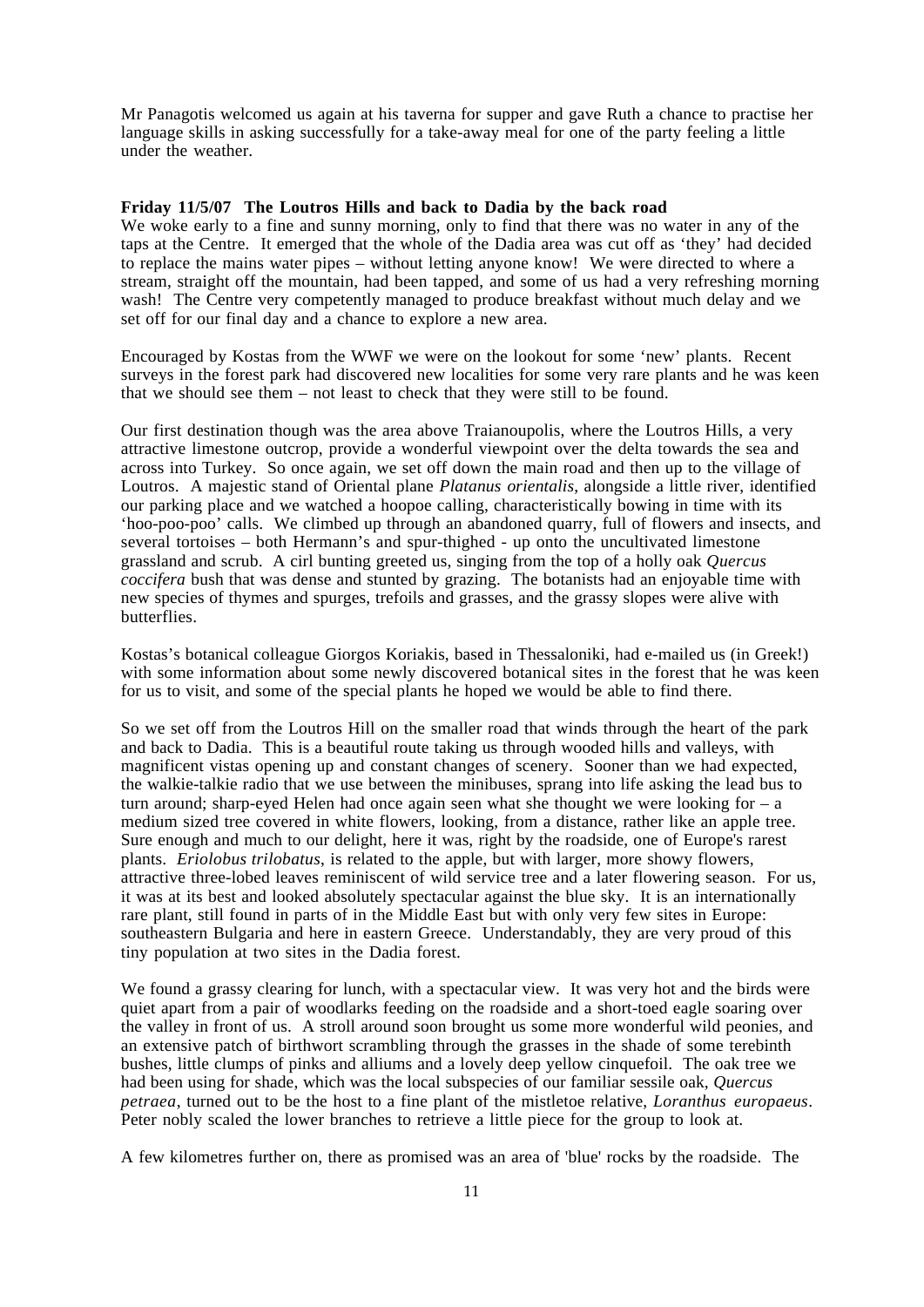geological significance of these rocks had been explained to us as their being rich in copper but there may have been some linguistic confusion and it seems likely that they may be Serpentine in nature. In any event, they clearly carry a high concentration of one or more heavy metals which make them toxic to many plant species. Stepping out into the area was a magical journey into a special place with a unique atmosphere. The rock here is flaky and dark blue-green in colour with sparse but colourful vegetation struggling in the toxic environment and shallow soil. But here was the plant we were hoping to see, only known from a very restricted area and in flower for Honeyguide – a beautiful pale lemon yellow golden drop, the endemic *Onosma kittanae*. There were milkworts and sedums there to, evidence of earlier fritillary flowers, peacock anemones, clumps of a little yellow, silver-leaved alyssum, and much more. This area demands more exploration but time was running out and it was time to continue on our way back to Dadia. There was just one more stop on the way home; a very large Hermann's tortoise was jaywalking dangerously in our path. Rachel carried it to the side of the road but somehow failed to notice the torrent which it emitted to register its objection to being handled, but which caused peals of mirth in the minibuses. After a brief detour to the Silk Shop in the village it was time to get back to the centre for a last drink in the bar, packing and preparing for our last meal in the village. We had saved the Simos Taverna for the last evening and had put in a special order for their very special moussaka – quite delicious!

It was a beautiful clear evening as we walked back from the taverna and Saturn was high in the night sky. We set up the telescopes to have a look at it, the rings showing clearly in an unusually clear atmosphere. Then, to our great surprise, through the silence, we heard the unmistakable 'churring' of a nightjar.

### **Saturday 12/5/07 Homeward bound**

We had a 5 am start from the Centre and drove to Alexandroupolis as dawn was breaking. The airport is a small and relaxed place and all the formalities were sorted very quickly. We just managed to get our last genuine Greek coffee before we were in the air and off to Athens for the connecting flight to London - the end of a lovely week in great company.

### **Highlights of the week**

| Alan     | telescope view of two red-rumped swallows                                          |
|----------|------------------------------------------------------------------------------------|
| Anne     | the short-eared owl encounter with the marsh harrier and black-headed buntings     |
| Barry    | the stone-curlews                                                                  |
| Helen    | the profusion of species on the first morning's short walk, the Levant sparrow     |
|          | hawk and Rachel rescuing a jaywalking tortoise                                     |
| Humphrey | the ibises, recognising the special qualities that made them sacred to the ancient |
|          | Egyptians                                                                          |
| Malcolm  | the glossy ibises and the short-eared owl                                          |
| Peter    | the short-eared owl                                                                |
| Ruth     | the spur-winged plovers and the Montpelier maple in fruit                          |
| Sue      | the short-eared owl and <i>really green</i> hairstreak                             |
| Sallie   | the short-eared owl, Malcolm enjoying the glossy ibises and Ruth's spoonbills      |
| Ivan     | the blue rock with its unique vegetation                                           |
| Rachel   | the short-eared owl and the <i>Eriolobus</i> tree                                  |
| Robin    | the short-eared owl and the spur-winged plovers                                    |
|          |                                                                                    |



### **Systematic lists**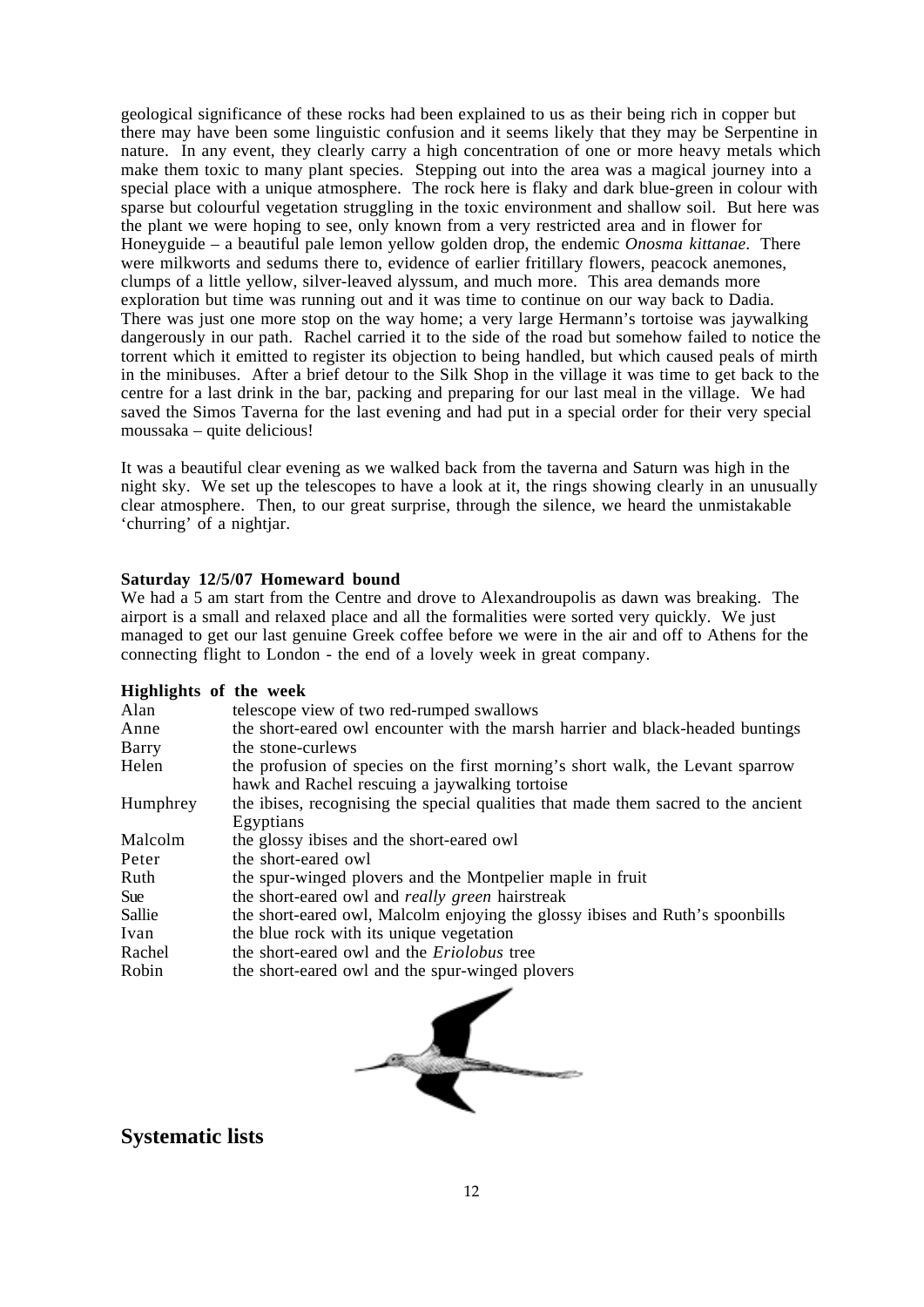### **Birds**

English and scientific names and stature based on *The Birds of Greece* (Handrinos & Akriotis 1997) except under Bonelli's Warbler which is now considered, following a taxonomic review, to be the distinct species Eastern Bonelli's Warbler *Phylloscopus orientalis* respectively. Status refers to Greece as a whole.

#### **Little Grebe**

Widespread and locally common resident

Several at Anthi lagoons **Cormorant**

Fairly widespread and locally common resident, common and widespread winter visitor Small numbers on the Evros Delta, breeding on Anthi lagoons

### **Pygmy Cormorant**

Scarce and local resident, locally common winter visitor

A flock of 20+ at Anthi lagoons and three on the Sarantametros canal

### **White Pelican**

Scarce and local summer visitor and passage migrant

Group of 20 + circling north of Drana Lagoon

### **Squacco Heron**

Common but local summer visitor, common and widespread passage migrant

### Anthi lagoons

**Little Egret**

Fairly common and widespread resident, common and widespread passage migrant Evros Delta

#### **Great White Egret**

Rare and local resident, widespread and locally common winter visitor

One, Anthi lagoons, Evros Delta on 5 May

**Grey Heron**

Common and widespread resident Evros Delta

### **Purple Heron**

Rare and local summer visitor, fairly common passage migrant

Evros Delta

### **Black Stork**

Rare and local summer visitor and passage migrant Seen daily around Dadia

### **White Stork**

Widespread and locally common summer visitor and passage migrant

Seen most days with a number of occupied nests at Provatonas, but not in Dadia this year where the nest site was now empty. Thermalling flocks of c100 birds from Anthi lagoons

#### **Glossy Ibis**

Rare and local summer visitor, fairly common and widespread passage migrant

c 40 in Evros restricted zone

### **Spoonbill**

Rare and local resident Small numbers over Evros Delta and Anthi lagoons.

#### **Greater Flamingo**

Fairly widespread and locally common non-breeding visitor c250 seen from the boat rip in the restricted zone

#### **Mute Swan**

Rare and local resident, locally common winter visitor Anthi lagoons

### **Ruddy Shelduck**

Scarce and local partial migrant

Two in the eastern (restricted access) part of the Evros Delta

### **Shelduck**

Scarce and local resident, fairly widespread and locally common winter visitor Small numbers, Evros Delta

### **Wigeon**

Fairly widespread and locally common winter visitor

#### One, Anthi lagoons

#### **Gadwall**

Scarce and local resident, fairly common winter visitor

#### One, Anthi lagoons

**Mallard**

Fairly widespread but scarce resident, very common and widespread winter visitor **Garganey**

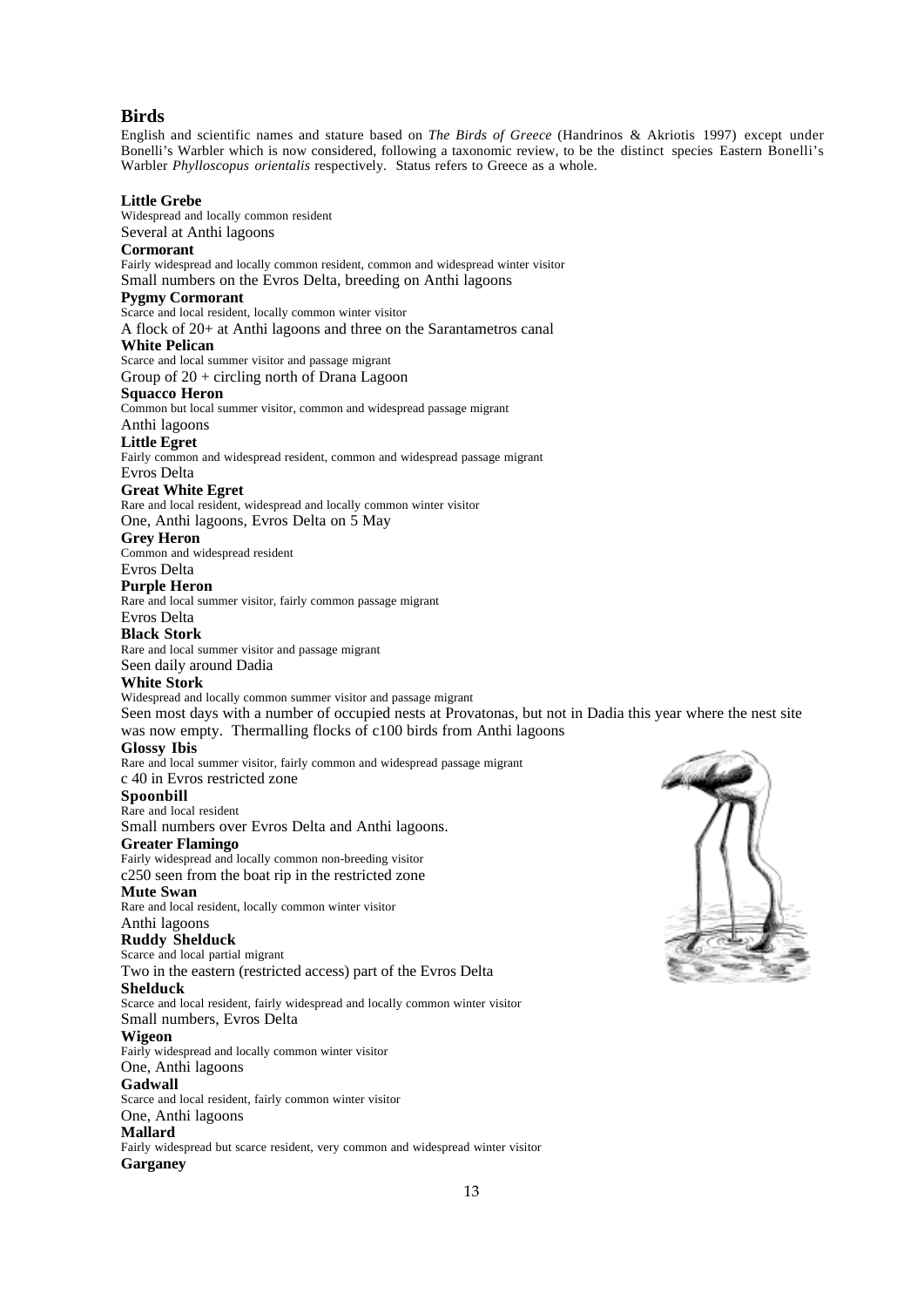Scarce and local summer visitor, common and widespread passage migrant

### 1 at the Anthi lagoons.

### **Shoveler**

Fairly widespread and common winter visitor and passage migrant

Anthi lagoons, Evros Delta

### **Honey Buzzard**

Widespread but scarce summer visitor and passage migrant

#### Seen several around the Ecotourism Centre near Dadia Village

#### **Black Kite**

Rare and local resident, scarce winter visitor and passage migrant

One in riverine forest adjacent to the River Evros, in the eastern (restricted access) part of the Evros Delta near Feres

### **Egyptian Vulture**

Fairly widespread and locally fairly common summer visitor and passage migrant

Seen around Dadia village and three at the raptor feeding station, Dadia Forest, Dadia National Park

#### **Griffon Vulture**

Fairly common but local resident

at the raptor feeding station, Dadia Forest, Dadia National Park & several on rocks at Kapsalo (the radio mast), Dadia National Park

### **Black Vulture**

#### Rare and local resident

regular single birds over Dadia village and the edge of Dadia Forest, Dadia National Park 3 at the raptor feeding station, Dadia Forest, Dadia National Park and with griffons on rocks and flying over at Kapsalo (the radio mast), Dadia National Park

### **Short-toed Eagle**

Fairly common and widespread summer visitor

Seen daily

#### **Marsh Harrier**

Fairly widespread but scarce resident, common winter visitor and passage migrant

pair over farmland on the edge of the Anthi lagoons and seen regularly around the delta.

#### **Montagu's Harrier**

Rare and local summer visitor, fairly common and widespread passage migrant

A female,at Anthi lagoons

#### **Goshawk**

Pair seen well on old Doriskos road

#### **Levant Sparrowhawk**

Fairly widespread and locally fairly common summer visitor and passage migrant

First seen as we drove from the airport to the centre , later a male perched on a telegraph pole in the eastern (restricted access) part of the Evros Delta near Feres

### **Buzzard**

Common and widespread resident and winter visitor

#### Seen daily

### **Long-legged Buzzard**

Fairly widespread and locally fairly common partial migrant

one near the national highway, on the western side of the Evros Delta near Traianoupolis

### **Lesser Spotted Eagle**

Fairly widespread and locally fairly common summer visitor and passage migrant

regular over the Dadia area and the Diavolorema River valley

### **Booted Eagle**

Fairly widespread and locally fairly common summer visitor and passage migrant

### Seen over Dadia on day 1 only

**Kestrel**

Common and widespread resident

### Seen most days.

### **Hobby**

Fairly common and widespread summer visitor and passage migrant Hunting over fields near Doriskos and in the Dadia area

### **Peregrine**

Widespread but scarce resident and winter visitor

One very pale bird over Anthi lagoons and also at Radio mast

#### **Quail**

Heard only, on days to the Delta

### **Water rail**

Heard only, Evros delta calling from the canal

#### **Moorhen**

Common and widespread resident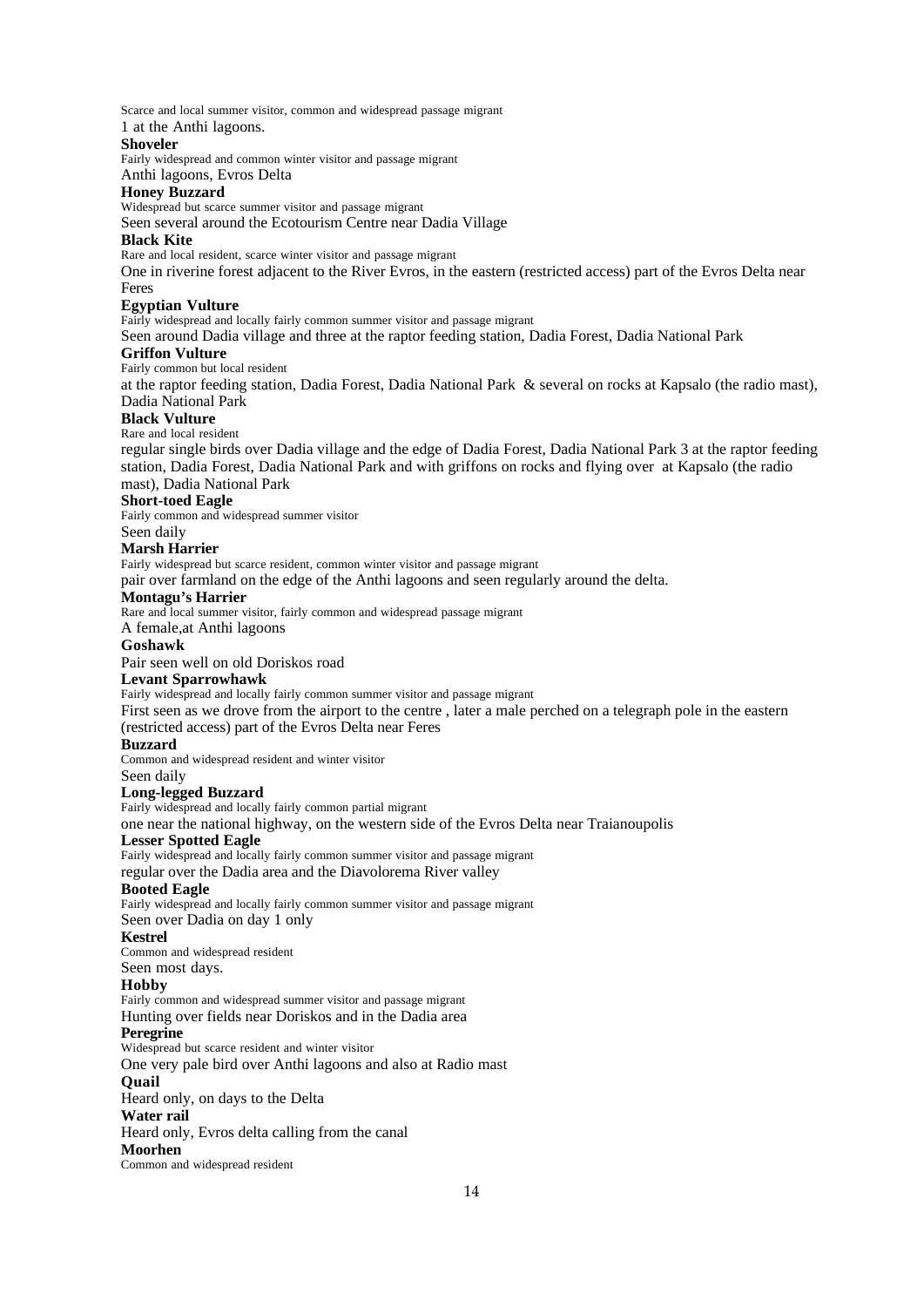Evros Delta **Coot** Common and widespread resident, very common winter visitor Evros Delta **Oystercatcher** Scarce and local resident, fairly common winter visitor Small numbers, Evros Delta and Anthi **Black-winged Stilt** Fairly widespread and locally common summer visitor, common and widespread passage migrant Anthi lagoons only, small flock of c **Avocet** Fairly widespread and locally fairly common resident and winter visitor Evros Delta. **Collared Pratincole** Fairly common but local summer visitor, widespread passage migrant Evros Delta, with 30+ on passage over fields behind Drana. **Little Ringed Plover** Fairly common and widespread summer visitor and passage migrant Pair at Diavolorema **Ringed Plover** Fairly common and widespread passage migrant, rare winter visitor Anthi lagoons, & Evros Delta. **Kentish Plover** Common and widespread resident Evros Delta & Anthi lagoons **Grey Plover** Fairly widespread and locally common winter visitor and passage migrant Evros Delta **Spur-winged Plover** Rare and local summer visitor in the eastern (restricted access) part of the Evros Delta **Lapwing** Scarce and local resident, common and widespread winter visitor Anthi lagoons, Evros Delta. **Sanderling** Fairly common and widespread passage migrant, scarce winter visitor Evros Delta. **Little Stint** Very common and widespread passage migrant, locally common winter visitor Evros Delta with most in the eastern (restricted access) part of the Evros Delta **Curlew Sandpiper** Widespread and locally common passage migrant Evros Delta. **Dunlin** Common and widespread winter visitor and passage migrant Evros Delta on 8 & 10 May; maximum *c*.18 on 8 May. **Ruff** Very common and widespread passage migrant, scarce winter visitor Evros Delta **Whimbrel** Widespread but scarce passage migrant Eastern part of Evros Delta. **Spotted Redshank** Fairly common and widespread passage migrant, scarce winter visitor Eastern part of Evros Delta **Greenshank** Fairly common and widespread passage migrant, scarce winter visitor Evros Delta & Anthi. **Wood Sandpiper** Common and widespread passage migrant Anthi lagoons. **Common Sandpiper** Rare and local summer visitor, fairly common and widespread passage migrant Evros Delta & Anthi Lagoons. **Turnstone** Fairly common and widespread passage migrant Drana Lagoon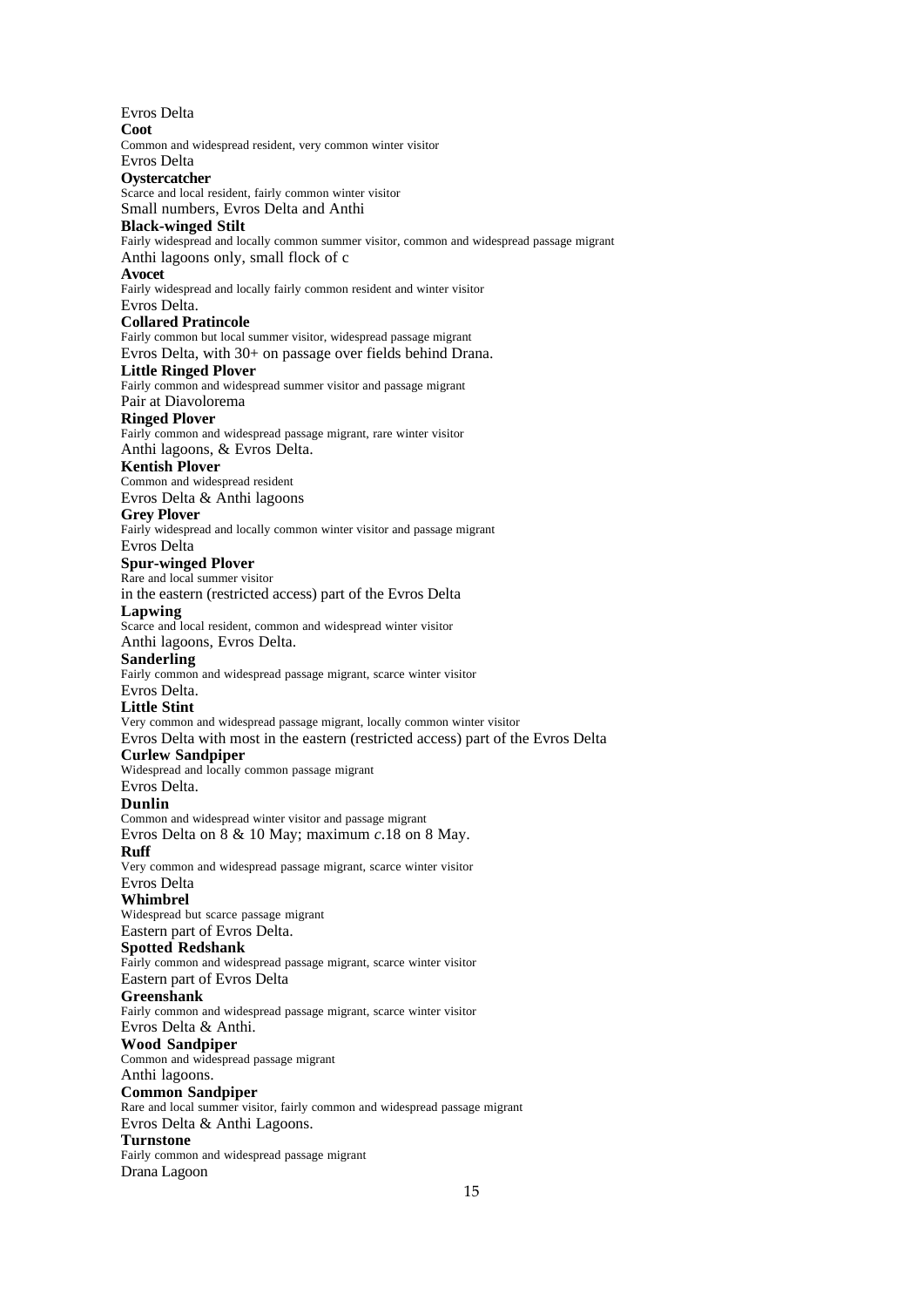### **Mediterranean Gull** Widespread and locally common resident Evros Delta, esp around Drana **Black-headed Gull** Rare and local resident, very common and widespread winter visitor A single, Evros Delta on 8 May. **Yellow-legged Gull** Very common and widespread resident Evros Delta **Caspian tern** 1 seen in Eastern part of Evros **Gull-billed tern** One at Drana lagoon **Sandwich tern** Rare and local resident, common and widespread winter visitor and passage migrant Many in Eastern seaward side of Evros **Common Tern** Widespread and locally common summer visitor and passage migrant Evros Delta. **Little Tern** Widespread and locally common summer visitor and passage migrant Small numbers, Evros Delta **Whiskered Tern** Rare and local summer visitor, common passage migrant Anthi lagoons, Evros Delta **Black Tern** Rare and local summer visitor, common passage migrant Eastern area of Delta **White-winged Black Tern** Common and widespread passage migrant Eastern area of Delta **Woodpigeon** Heard and seen around Dadia but infrequent **Collared Dove** Common and widespread resident Seen daily **Turtle Dove** Common and widespread summer visitor and passage migrant Seen daily throughout the holiday with flock of 12 feeding on the track by the canal on Evros **Cuckoo** Fairly widespread but scarce summer visitor, widespread and fairly common passage migrant Small numbers seen or heard daily throughout the holiday. **Short-eared owl** A beautiful bird seen attacking a marsh harrier and then circling for some time backlit by the sun. Seen from the boats in the restricted area of Evros. **Swift** Very common summer visitor and passage migrant Seen daily throughout the holiday. **Bee-eater** Widespread and locally common summer visitor and passage migrant Seen daily throughout the holiday in good numbers **Roller** Scarce and local summer visitor and passage migrant Seen perched on wires over open scrub and farmland adjacent to Route 95 between Peplos south to the Monastiraki area, particularly around the turning to Doriskos at Akriati **Hoopoe** Fairly common and widespread summer visitor and passage migrant Small numbers seen or heard daily throughout the holiday **Syrian Woodpecker** Fairly common and widespread resident Seen daily throughout the holiday. **Calandra Lark** Widespread and locally common resident Evros Delta **Crested Lark** Common and widespread resident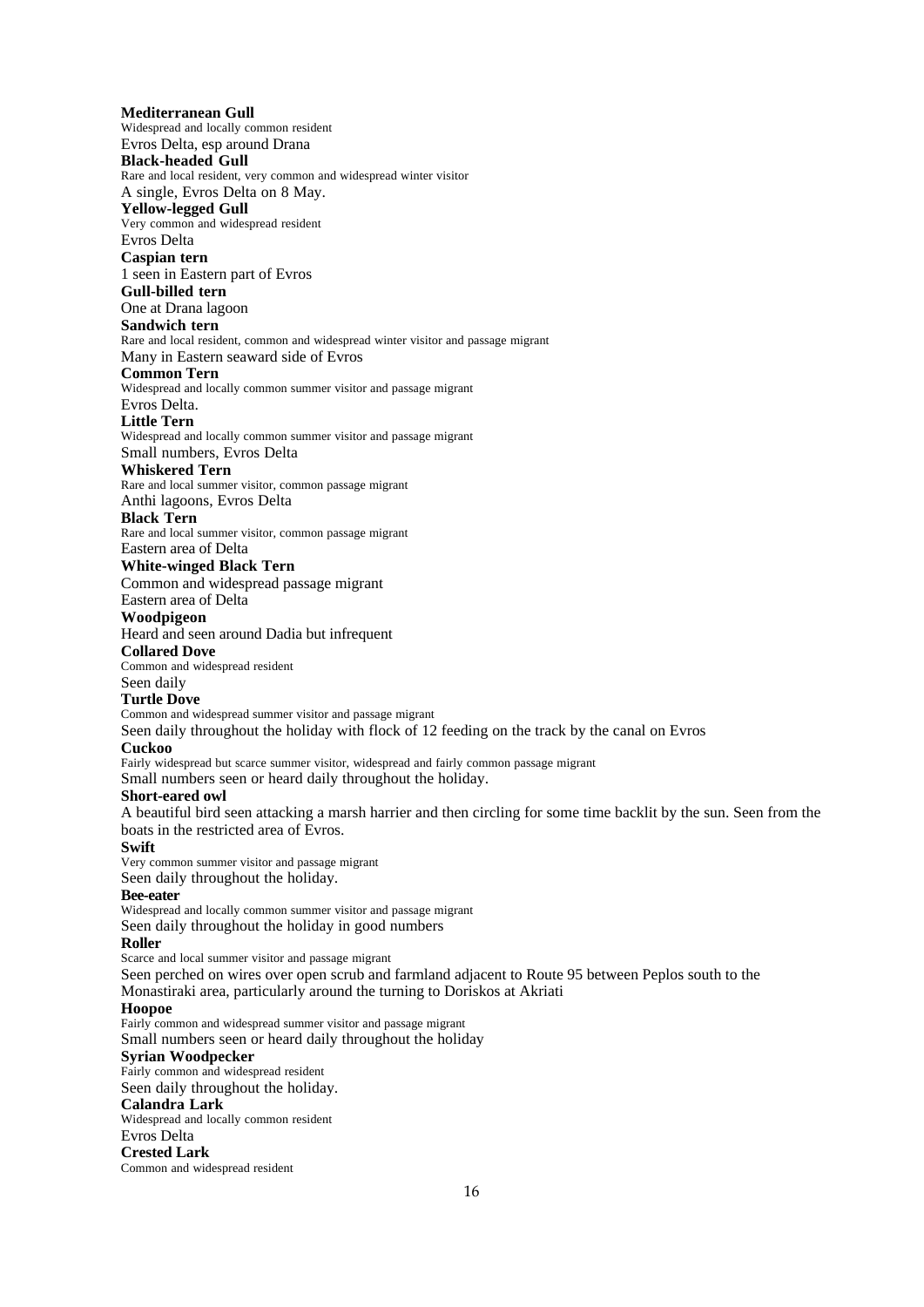Seen daily throughout the holiday. Common and widespread in open arable farmland and along the national highway.

### **Skylark**

Fairly common but local resident, very common and widespread winter visitor

Evros Delta. Occurs in open brackish and saltmarsh areas.

### **Sand Martin**

Widespread and locally common summer visitor, very common passage migrant

V large flock flew through the Anthi lagoons on May 9, small numbers on the Evros Delta.

#### **Swallow**

Very common and widespread summer visitor and passage migrant

Seen daily throughout the holiday. Nests at the Ecotourism Centre, Dadia National Park.

#### **Red-rumped Swallow**

Widespread and locally common summer visitor Small numbers seen each day.

#### **House Martin**

Common and widespread summer visitor

Seen daily throughout the holiday**.**

#### **Tawny Pipit**

Widespread but scarce summer visitor

Evros Delta, around Drana**.**

### **Black-headed Wagtail**

Common and widespread summer visitor and passage migrant

Numerous on the Evros Delta. All showed the characteristics of the black-headed race, *Motacilla flava feldegg*. **White Wagtail**

Fairly widespread but scarce resident, common and widespread winter visitor

Small numbers seen each day including a pair around the Ecotourism Centre, Dadia National Park

#### **Robin**

Fairly common and widespread resident, very common winter visitor.

Seen or heard around the Ecotourism Centre, Dadia National Park

#### **Nightingale**

Common and widespread summer visitor

Seen or heard daily throughout the holiday,

#### **Whinchat**

Scarce and local summer visitor, common passage migrant Evros delta

### **Isabelline Wheatear**

Rare and local summer visitor

A male in territory and displaying near the

Sarantametros Canal bank north of Drana Lagoon, Evros Delta.

#### **Black-eared Wheatear**

Common and widespread summer visitor

Seen most days, esp around the centre. This is the eastern race *Oenanthe hispanica melanoleuca* in which males of the black-throated form are spectacular!

#### **Blue Rock Thrush**

Fairly common and widespread resident

1 or 2 around rocky outcrops near the radio mast at Kapsalo, Dadia National Park.

### **Blackbird**

Common and widespread resident Seen daily throughout the holiday**.**

#### **Mistle Thrush**

Fairly common and widespread resident Only seen on last day around Dadia

### **Cetti's Warbler**

Common and widespread resident Seen or heard most days

### **Reed Warbler**

Common and widespread summer visitor and passage migrant Seen on each trip to Evros and Anthi

### **Great Reed Warbler**

Common and widespread summer visitor and passage migrant Sarantametros Canal, Evros Delta & in the eastern (restricted access) part of the Evros Delta This large warbler

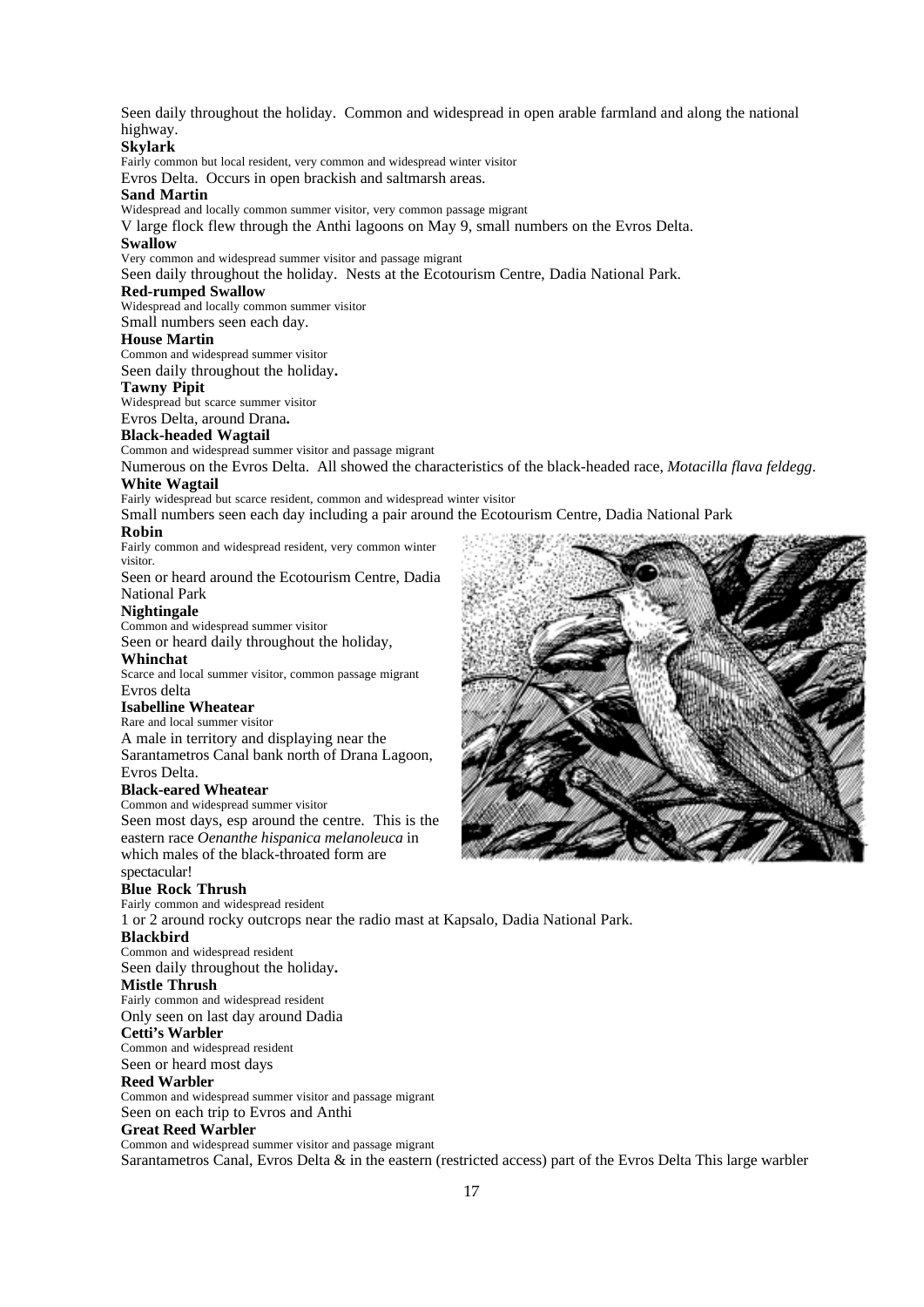becomes very visible when singing, as it climbs the reed stems. **Eastern Olivaceous Warbler** Common and widespread summer visitor Seen daily from day 3**. Sardinian warbler** One female seen, possibly disturbed from nest near Ecotourism centre, Dadia **Whitethroat** Common and widespread summer visitor and passage migrant Seen at the delta and Dadia at the end of the week. **Blackcap** Common and widespread resident One heard in Dadia Forest near the Ecotourism Centre, Dadia National Park **Eastern Bonelli's Warbler** Fairly widespread and locally fairly common summer visitor and passage migrant Seen and heard behind the centre and by the roadside en route to Radio mast **Chiffchaff** Fairly common but local summer visitor, common and widespread winter visitor Heard most days around the centre. **Spotted Flycatcher** Widespread and locally common summer visitor, very common passage migrant Seen most days around the centre **Pied Flycatcher** Common and widespread passage migrant 1 near the Ecotourism Centre, Dadia National Park on our last day. **Long-tailed Tit** Fairly common and widespread resident Heard near the Ecotourism Centre, Dadia National Park. **Blue Tit** Very common and widespread resident Heard around the Ecotourism Centre, Dadia National Park & at Kapsalo, Dadia National **Great Tit** Common and widespread resident Seen daily throughout the holiday**. Penduline Tit** Fairly widespread and locally common resident Seen each time we went to Evros, very vocal, esp in tamarisk **Golden Oriole** Fairly common and widespread summer visitor and passage migrant Seen or heard daily throughout the holiday around the centre **Red-backed Shrike** Common and widespread summer visitor and passage migrant Seen daily throughout the holiday, **Lesser Grey Shrike** Fairly widespread but scarce summer visitor and passage migrant A pair near Doriskos. **Woodchat Shrike** Common and widespread summer visitor Only seen twice, both near Dadia **Masked Shrike** Scarce and local summer visitor One flew in front of the bus on the back road to Loutros near Dadia **Jay** Widespread and locally common resident Seen daily**. Magpie** Common and widespread resident Seen daily. **Jackdaw** Common and widespread resident Seen most days. **Hooded Crow** Very common and widespread resident Seen daily throughout the holiday**. Raven** Fairly common and widespread resident 1-2, Kapsalo, Dadia National Park and at the feeding station.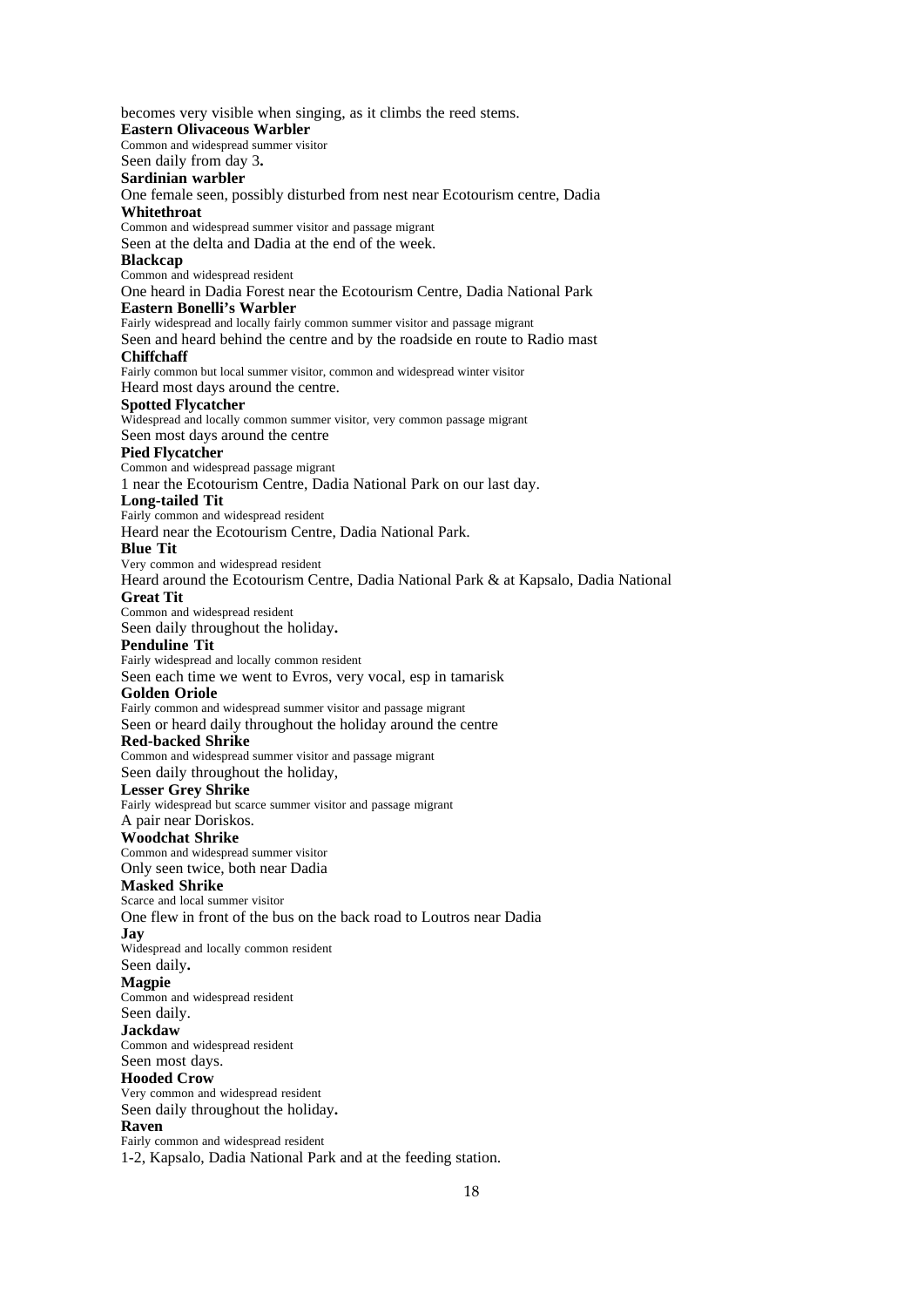**Starling**

Fairly common but local resident, very common and widespread winter visitor Seen daily throughout the holiday**. House Sparrow**

#### Very common and widespread resident Seen daily throughout the holiday**.**

**Spanish Sparrow**

Widespread and locally very common resident and summer visitor Seen daily.

### **Tree Sparrow**

Widespread and locally common resident Single in Dadia village.

### **Chaffinch**

Very common and widespread resident and winter visitor Seen daily throughout the holiday**.**

### **Serin**

Fairly common and widespread resident Seen around Dadia on two occasions

### **Greenfinch**

Common and widespread resident Only noted once around Dadia.

### **Goldfinch**

Common and widespread resident Seen daily**.**

### **Cirl Bunting**

Common and widespread resident Seen on last three days only.

### **Ortolan Bunting**

Widespread and locally common summer visitor Seen well at Kapsalo (the radio mast), Dadia National Park on 9 May.

### **Reed Bunting**

Scarce and local resident, common and widespread winter visitor In the eastern (restricted access) part of the Evros Delta and at Anthi **Black-headed Bunting**

Widespread and locally very common summer visitor Seen daily throughout the holiday. Common and widespread. **Corn Bunting**

Very common and widespread resident Seen daily throughout the holiday.

**Total – 141**

### **Mammals**

Dead dolphin seen from a distance washed up on beach at Anthi Noctule bat *Nyctalus noctula (via Peter's bat detector)*

### **Amphibians & Reptiles**

**Common Toad** *Bufo bufo* **Green Toad** *Bufo viridis* **Common tree frog** *Hyla arborea* one spied through binoculars while scanning Anthi lagoons **Marsh Frog** *Rana ridibunda* **Hermann's Tortoise** *Testudo hermanni* **Spur-thighed Tortoise** *Testudo graeca* **European Pond Terrapin** *Emys orbicularis* **Turkish Gecko** *Hemidactylus turcicus* regular visitor to the porch of the Ecotourism centre **Green Lizard** *Lacerta viridis* **European Glass Lizard** *Ophisaurus apodus* Unfortunately only v briefly from the van while driving and one very large dead specimen apparently dropped onto the radio mast road. **Grass snake** *Natrix natrix*



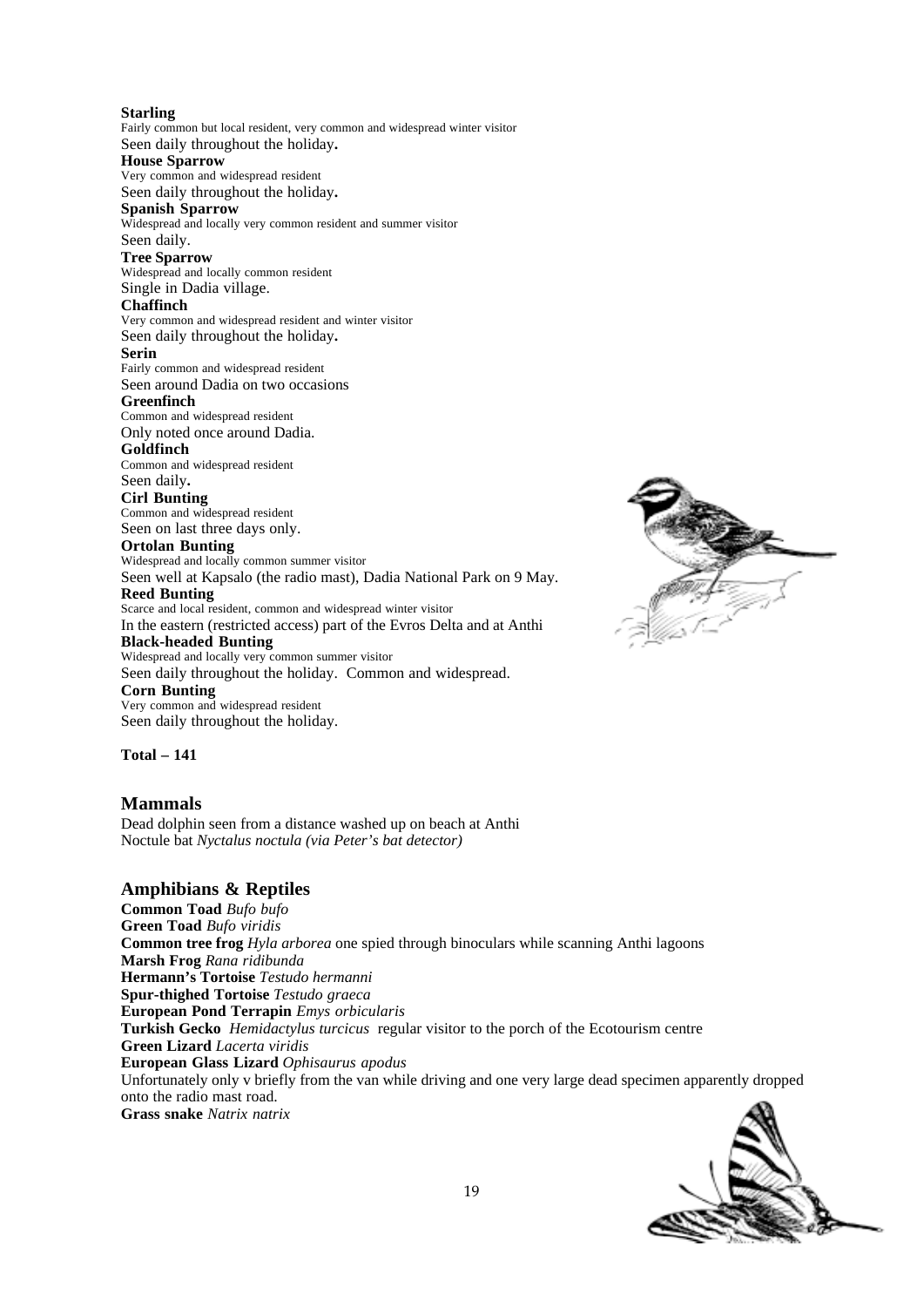### **Butterflies** *Many thanks to Humphrey for supplying a list of butterflies and moths*

Swallowtail Scarce swallowtail Clouded apollo Large white Small white Bath white: Dappled white Orange tip Clouded yellow Wood white Green hairstreak Small copper Brown argus Common blue Southern white admiral Camberwell beauty Peacock Red admiral Painted lady Queen of Spain fritillary Glanville fritillary Knapweed fritillary Spotted fritillary Meadow brown Small heath Wall brown Grizzled skipper

### **Moths**

Forester, probably Cistus forester Transparent burnet Giant peacock moth Oak hooktip Small grass emerald Clay triple-lines Lace border Mullein wave Small fanfooted wave Portland riband wave Garden carpet Yellow shell Grey pine carpet Common pug (probably) Common wave Yellow belle Pine hawkmoth Lime hawkmoth Cream-spot tiger Tawny shears Pod lover Angle shades Pale shoulder Silver' Y

### **Dragonflies**

**Blue-tailed Damselfly** *Ischnura elegans* Evros Delta**.** *Libellula depressa*

### **Grasshoppers & Crickets**

Geometrician Mother Shipton

### **And two micros:**

Pyrausta sp. China marks sp**.**

### **Caterpillars:**

Yellow-tail Lackey Grass eggar, probably (hoping to rear it!)

### *Also some non-British and doubtfuls: (named by Humphrey!) 'Speckled' wave 'Thracian white-mark' prominent*

*'Thracian leaf' prominent ' 'Thracian red' carpet 'Mixed blotch' least carpet 'Thracian almost' peacock ' 'Nearly pretty' marbled 'Almost beautiful' snout*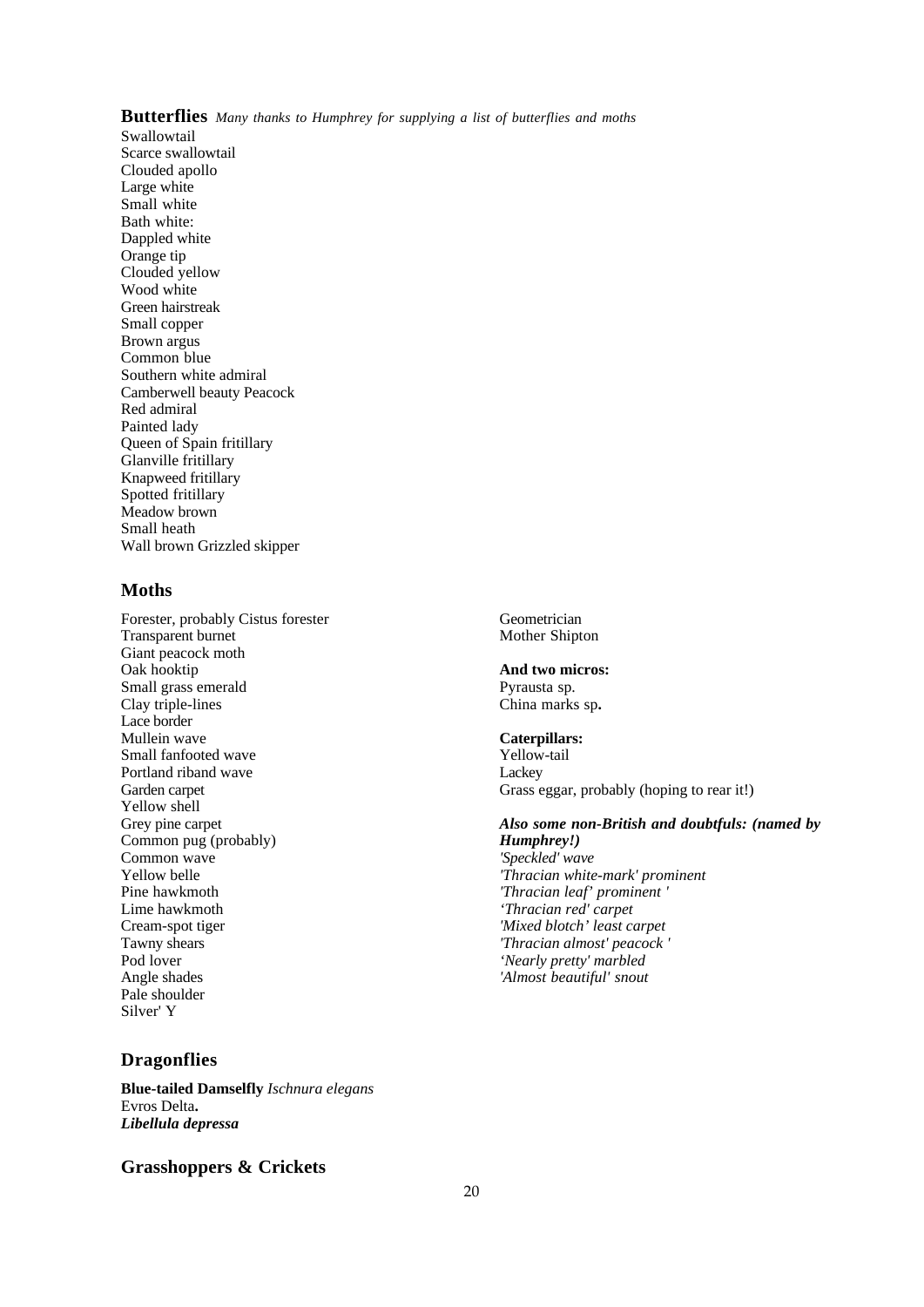**Red-winged Grasshopper** *Oedipoda germanica* Dadia area and the Diavolorema River valley, north of Dadia village, 6 May. **Blue-winged Grasshopper** *Oedipoda coerulescens* Dadia area and the Diavolorema River valley **Egyptian locust Field Cricket** *Gryllus campestris* **Mole cricket** *Gryllotalpa gryllotalpa* Dadia, inside Taverna!

### **Other insects**

**Violet Carpenter Bee** *Xylocarpa violacea* **Rose Chafer** *Cetonia aurata Oxythyrea funesta Scarabaeus sp*

**Dictyoptera** - *mantids Empusa fasciata*

**Neuroptera** - *lacewings* Ant lion sp

**Other invertebrates** Giant centipede *Scolopendra cingulatus*

### **PLANTS**

The list is largely of species seen in flower, and excludes many grasses and similar species

| <b>D</b> - Dadia area generally                                         | $d =$ dominant                                                      |
|-------------------------------------------------------------------------|---------------------------------------------------------------------|
| <b>DA</b> - Agricultural areas close to Dadia in the Diavolorema valley | $a =$ abundant                                                      |
| <b>DF</b> - Dadia Forest                                                | $f = frequency$                                                     |
| <b>DLK</b> - Kapsalo Radio Mast area and road down to Lefkimi           | $o = occasional$                                                    |
| <b>DP</b> - Back road through Pessani                                   | $r = rare$                                                          |
|                                                                         | $I = local/locally$                                                 |
| <b>L</b> - Loutros Hills area generally                                 | $Id = locally dominant$                                             |
|                                                                         | $\text{co-d} = \text{co-dominant}$                                  |
| $E -$ Evros Delta generally                                             | $la =$ locally abundant                                             |
| <b>ED</b> - Drana lagoon                                                | no prefix $=$ one record only                                       |
| <b>EA</b> - Anthi lagoons                                               | $RDB =$ Greek Red Data Book of Rare and<br><b>Endangered Plants</b> |
|                                                                         |                                                                     |

| <b>Pteridophytes</b> (Ferns and allies) |                                                                                                             |       |
|-----------------------------------------|-------------------------------------------------------------------------------------------------------------|-------|
| Water fern Azolla filliculoides         | d-la: on fresh waterways in the Delta area                                                                  | E     |
| Rustyback fern Ceterach officinarum     | 1: in shelter of rocks on Blue Rock Hill, Pessani Road                                                      | DP    |
| Cheilanthes vellea                      | 1: in shelter of rocks on hill above centre and in the shelter<br>of bushes on Blue Rock Hill, Pessani Road | D. DP |
| Bracken <i>Pteridium aquilinum</i>      | d: on dry soils around centre and on woodland edges<br>throughout                                           | D.DF  |

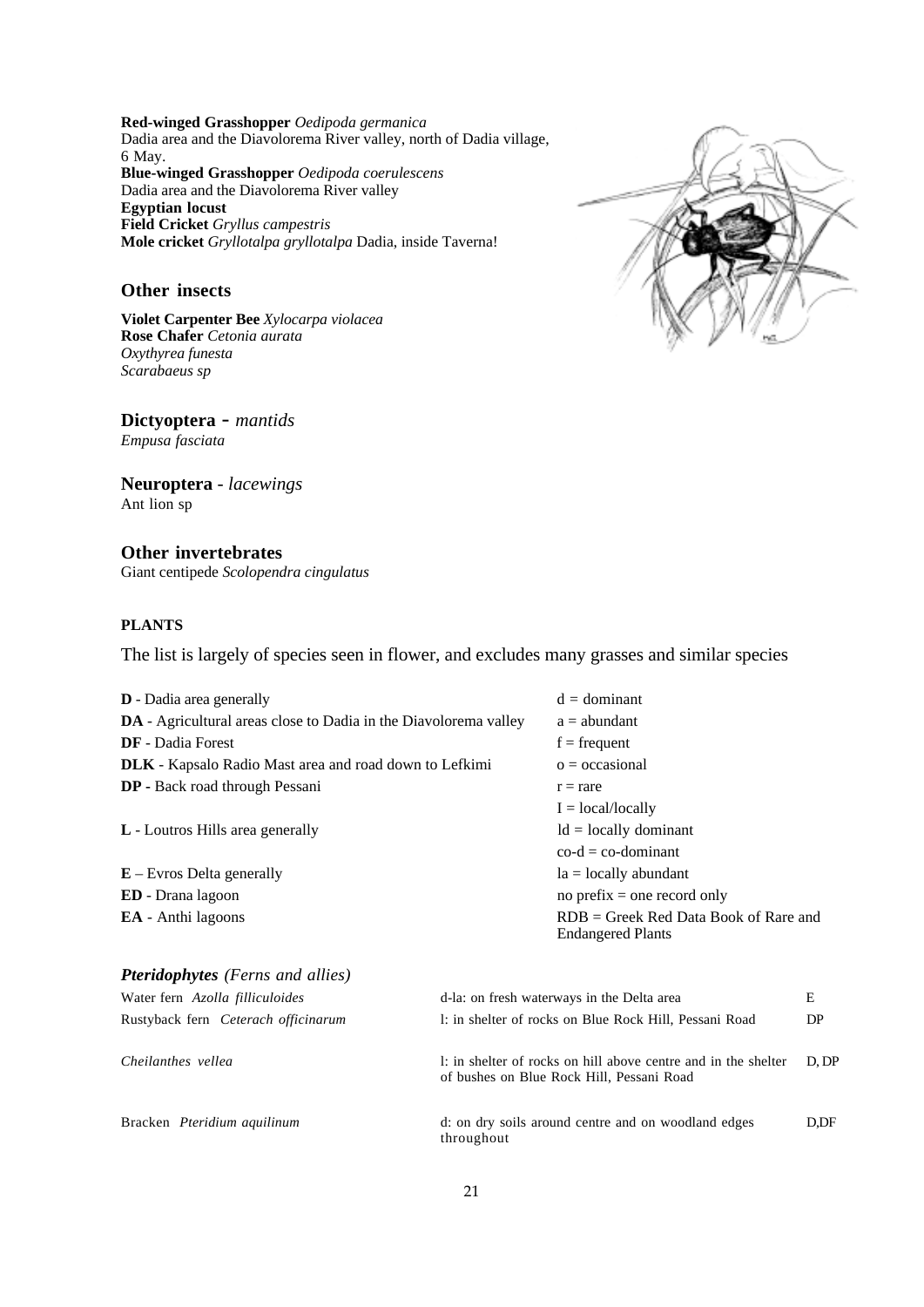| <b>Gymnosperms</b> (Conifers)                                           |                                                                                                     |            |
|-------------------------------------------------------------------------|-----------------------------------------------------------------------------------------------------|------------|
| Cypress Cupressus sempervirens                                          | la: in woodland near Feres                                                                          | DF         |
| Prickly juniper Juniperus oxycedrus                                     | f: on alkaline grassland among the hills in forest area                                             | DF         |
| Calabrian pine Pinus halapensis ssp brutia                              | ld - co-d: in Dadia Forest                                                                          | DF         |
| Black pine P. nigra ssp nigra                                           | ld - co-d: in Dadia Forest                                                                          | DF         |
| <b>Dicotyledons</b>                                                     |                                                                                                     |            |
| Aceraceae (Maple family)                                                |                                                                                                     |            |
| Field maple Acer campestre                                              | o: in deciduous woodland                                                                            | D          |
| A maple A. granatense                                                   | o: on roadsides and in scrub in hilly areas - usually with<br>A. monspessulanum, Fraxinus ornus etc | D          |
| Montpelier maple A. monspessulanum                                      | f: in scrub and deciduous woodland throughout forest<br>area                                        | D, DLK     |
| Anacardiaceae (Pistachio family)                                        |                                                                                                     |            |
| Smoke bush Cotinus coggygria                                            | la: on roadside below radio mast                                                                    | <b>DLK</b> |
| Terebinth Pistachia terebintha                                          | la: conspicuous component of the scrub at the lunch spot<br>on the Pessani Road                     |            |
| Apocynaceae (Periwinkle family)<br>Herbaceous periwinkle Vinca herbacea |                                                                                                     | <b>DLK</b> |
| Apiaceae (Carrot family)                                                |                                                                                                     |            |
| Thorow-wax Bupleurum sp                                                 |                                                                                                     |            |
| Hemlock Conium maculatum                                                | a: waste, grassy places                                                                             | DA         |
| Field eryngo Eryngium campestre                                         | a: dry calcareous grassland                                                                         | D, L, E    |
| Sea-holly E. maritimum                                                  | a: coastal sand dunes                                                                               | EA         |
| A yellow umbellifer Ferulago sylvatica                                  | o: shady places around centre; open woodland; roadsides<br>and rocky areas throughout               | D          |
| Fennel Foeniculum vulgare                                               | a: roadsides and waste places                                                                       | DA         |
| Parsley water-dropwort Oenanthe lachenalii                              |                                                                                                     | EA         |
| Orlaya Orlaya grandiflora                                               | a: widespread in dry grassland                                                                      | D          |
| Perfoliate alexanders Smyrnium perfoliatum                              | f: on roadsides in agricultural areas                                                               | <b>DLK</b> |
| An umbellifer Tordylium apulum                                          |                                                                                                     | DA         |
| A burr chervil Torilis tenella                                          | a: dry grassland on Loutros Hills                                                                   | L          |
| Aristolochiaceae (Birthwort family)                                     |                                                                                                     |            |
| A birthwort Aristolochia clematitis                                     |                                                                                                     | DA         |
| A birthwort A. rotunda                                                  | under shade of scrub, lunch stop on Pessani Road                                                    | DP         |

**Asclepiadaceae (**Milkweed family)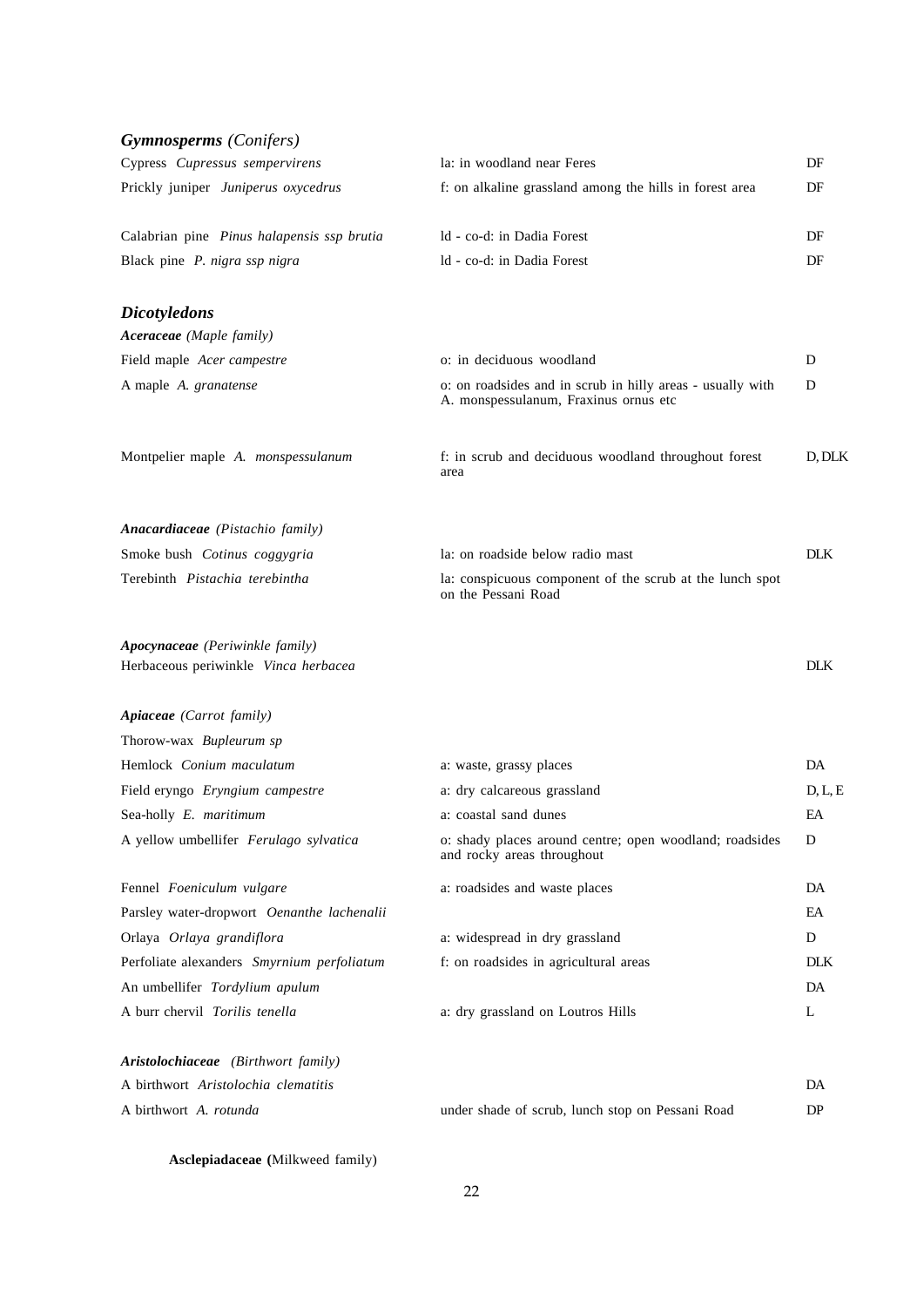| Silk-vine Periploca graeca                        | 1: dark purple-flowered climber on bushes on Evros flood<br>plain | Ε            |
|---------------------------------------------------|-------------------------------------------------------------------|--------------|
| Swallow-wort Vincetoxicum hirundinaria            | o: roadsides, scrub                                               | D            |
| Asteraceae (Daisy family)                         |                                                                   |              |
| A yarrow Achillea nobilis                         | o: below radio mast                                               | <b>DLK</b>   |
| An anthemis Anthemis chia                         | o: roadside near Doriskos                                         | D            |
| An anthemis A. tomentosa                          | o: roadside near Doriskos                                         | Ε            |
| Slender thistle Carduus tenuiflorus               |                                                                   |              |
| Cornflower Centaurea cyanus                       | o: arable and grassland; among rocks on Blue Rock Hill            | DA, DP, L, E |
| Perennial cornflower C. triumfetti                | o: roadside below radio mast                                      | <b>DLK</b>   |
| Broad-leaved cudweed Filago pyramidata            |                                                                   |              |
| Star hawkbit Rhagadiolus stellatus                | o: track to Diavolorema river                                     |              |
| Milk thistle Silybum marianum                     | f: roadsides and waste grassy places                              | D            |
| A goat's beard Tragopogon dubius                  |                                                                   | D            |
| A goat's beard T. hybridus                        |                                                                   | <b>DLK</b>   |
| Salsify T. porifolius                             | garden escape, Dadia village                                      | DA           |
| Spiny cocklebur Xanthium spinosum                 |                                                                   | DA           |
| Boraginaceae (Borage family)                      |                                                                   |              |
| Dyer's alkanet Alkanna lehmanii                   | o: alkaline grassland; disused quarry, Loutros                    | D, L         |
| Bugloss Anchusa arvensis                          |                                                                   | D            |
| Alkanet A. officinalis                            |                                                                   | D            |
| An alkanet A. undulata                            |                                                                   | D, E         |
| Pale bugloss Echium italicum                      |                                                                   | L            |
| Purple viper's-bugloss E. plantagineum            |                                                                   | L            |
| Purple gromwell Lithospermum<br>purpureocaeruleum |                                                                   | DA, DF       |
| Nonea Nonea pulla                                 |                                                                   | DA           |
| A goldendrop Onosma kittanae                      | RDB f: Blue Rock Hill                                             | DP           |
| <b>Brassicaceae</b> (Cabbage family)              |                                                                   |              |
| An Alyssum Alyssum corymbosum                     |                                                                   | L            |
| An Alyssum A. saxatile                            |                                                                   | <b>DLK</b>   |
| Tower-cress Arabis turrita                        | o: roadsides and rocky places                                     | <b>DLK</b>   |
| Bunias Bunias erucago                             | o: track to Diavolorema river                                     |              |
| Hoary cress Cardaria draba                        | la: tracksides in delta area                                      | DA, E        |
| Flixweed Descurainia sophia                       | o: grassland and waste places                                     | DA, E        |
| <b>Buxaceae</b> (Box family)                      |                                                                   |              |
| Box Buxus sempervirens                            | o: in woodland understory                                         | DF           |

*Campanulaceae (Bellflower family)*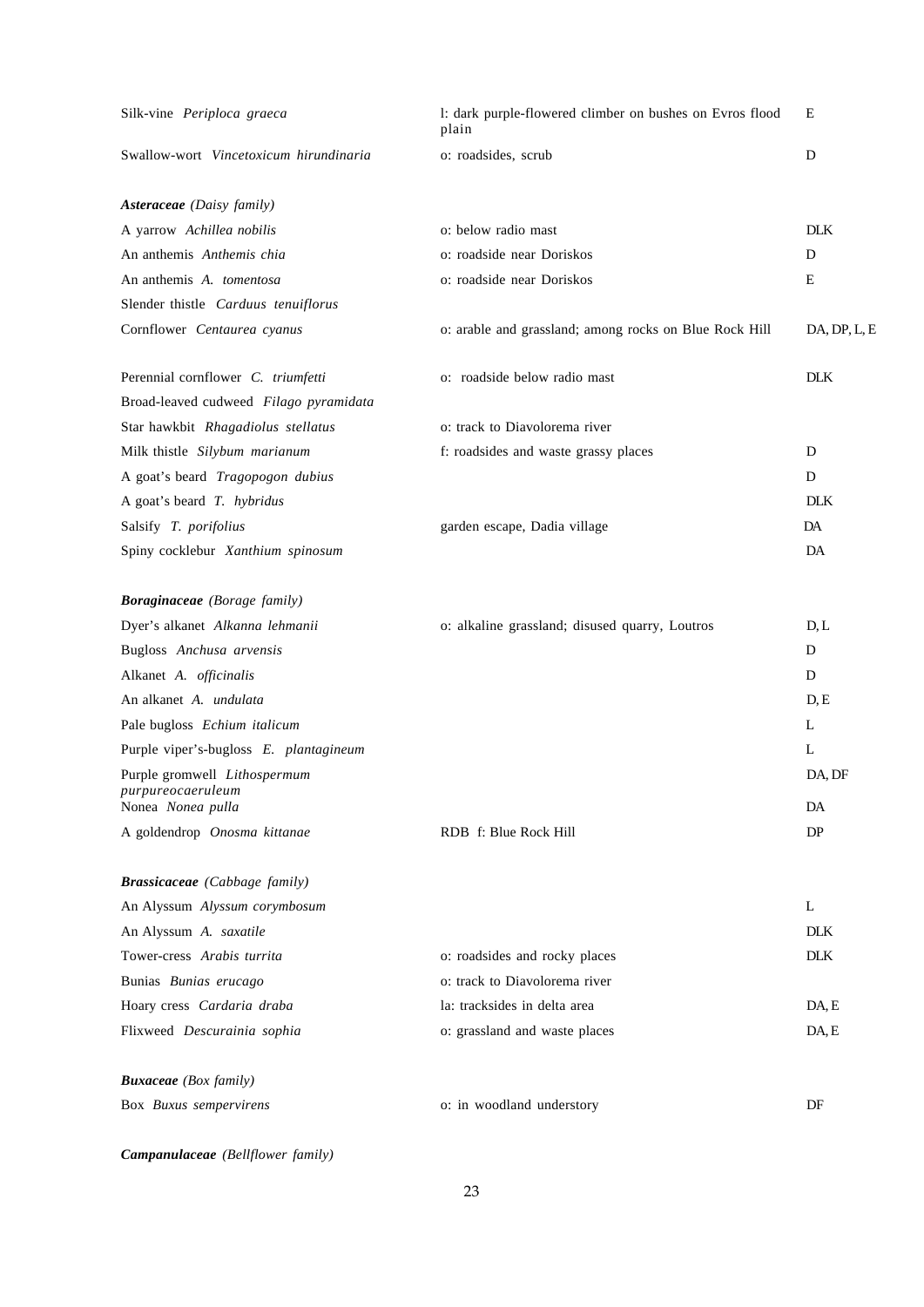| A clustered bellflower Campanula lingulata                         |                                                                             | L          |
|--------------------------------------------------------------------|-----------------------------------------------------------------------------|------------|
| Spreading bellflower C. patula                                     |                                                                             | L          |
| A slender bellflower C. spatulata                                  | r: rocky hillside near centre                                               | D          |
| Large Venus's-looking-glass Legousia speculum-<br>veneris          | o: track to Diavolorema river; grassland in Loutros Hills                   | D, L       |
| Caprifoliaceae (Honeysuckle family)                                |                                                                             |            |
| Dwarf elder Sambucus ebulus                                        | f: roadsides around Dadia village                                           | DA         |
| Elder S. nigra                                                     |                                                                             | D          |
| Caryophyllaceae (Pink family)                                      |                                                                             |            |
| Corncockle Agrostemma githago                                      |                                                                             | DA         |
| Berry catchfly Cucubalus baccifer                                  | o: roadside below radio mast                                                | <b>DLK</b> |
| A pink Dianthus cruentus                                           | o: lunch stop on Pessani road                                               | DP         |
| A pink <i>D. giganteus</i>                                         |                                                                             | <b>DLK</b> |
| Rose campion Lychnis coronaria                                     |                                                                             | DLK.       |
| Sticky catchfly L. viscaria ssp. atropurpurea                      | o: roadside below radio mast                                                | <b>DLK</b> |
| A sandwort Minuartia setacea                                       |                                                                             | D          |
| A sandwort M. greuteriana                                          | RDB la: rocky hillside between the Ecocentre and Dadia<br>village           |            |
| Kholrauschia Kholrauschia velutina                                 | f: dry grassland; rocky habitats                                            | D, DLK, L  |
| Paronychia Paronychia sp                                           | f: dry, rocky habitats, often on rocks                                      | D          |
| Annual knawel Scleranthus annuus                                   |                                                                             | L          |
| Perennial knawel S. perennis                                       | la: scree slope near radio mast                                             | <b>DLK</b> |
| White campion Silene alba                                          | a: roadsides                                                                | DA         |
| Sand catchfly S. conica                                            |                                                                             | L          |
| Cretan catchfly S. cretica                                         |                                                                             | E          |
| Italian catchfly S. italica                                        | f: rocky grassland; roadside below radio mast                               | D, DLK     |
| A catchfly S. multicaulis                                          |                                                                             | Ε          |
| A catchfly S. viridiflora                                          |                                                                             | D          |
| Bladder campion S. vulgaris                                        | o: roadside below radio mast                                                | <b>DLK</b> |
| Corn spurrey Spergula arvensis                                     |                                                                             | ED         |
| <b>Chenopodiaceae</b> (Goosefoot family)                           |                                                                             |            |
| Shrubby glasswort Arthrocnemum fruticosum                          | a: saltmarshes and beside lagoons                                           | Ε          |
| Perennial glasswort A. perenne                                     | a: saltmarshes and beside lagoons                                           | E          |
| Sea-purslane Atriplex portulacoides                                | a: saltmarshes and beside lagoons                                           | E          |
| Glasswort Salicornia europaea                                      | a: saltmarshes and beside lagoons                                           | Ε          |
| Cistaceae (Sun-rose family)                                        |                                                                             |            |
| Grey-leaved cistus <i>Cistus incanus</i> $(=C$ <i>. creticus</i> ) | a: widespread in open situations on rocky hillsides and<br>woodland margins | DF         |
| Bay-leaved cistus C. laurifolius                                   | o: rocky slopes and woodland margins                                        | DF         |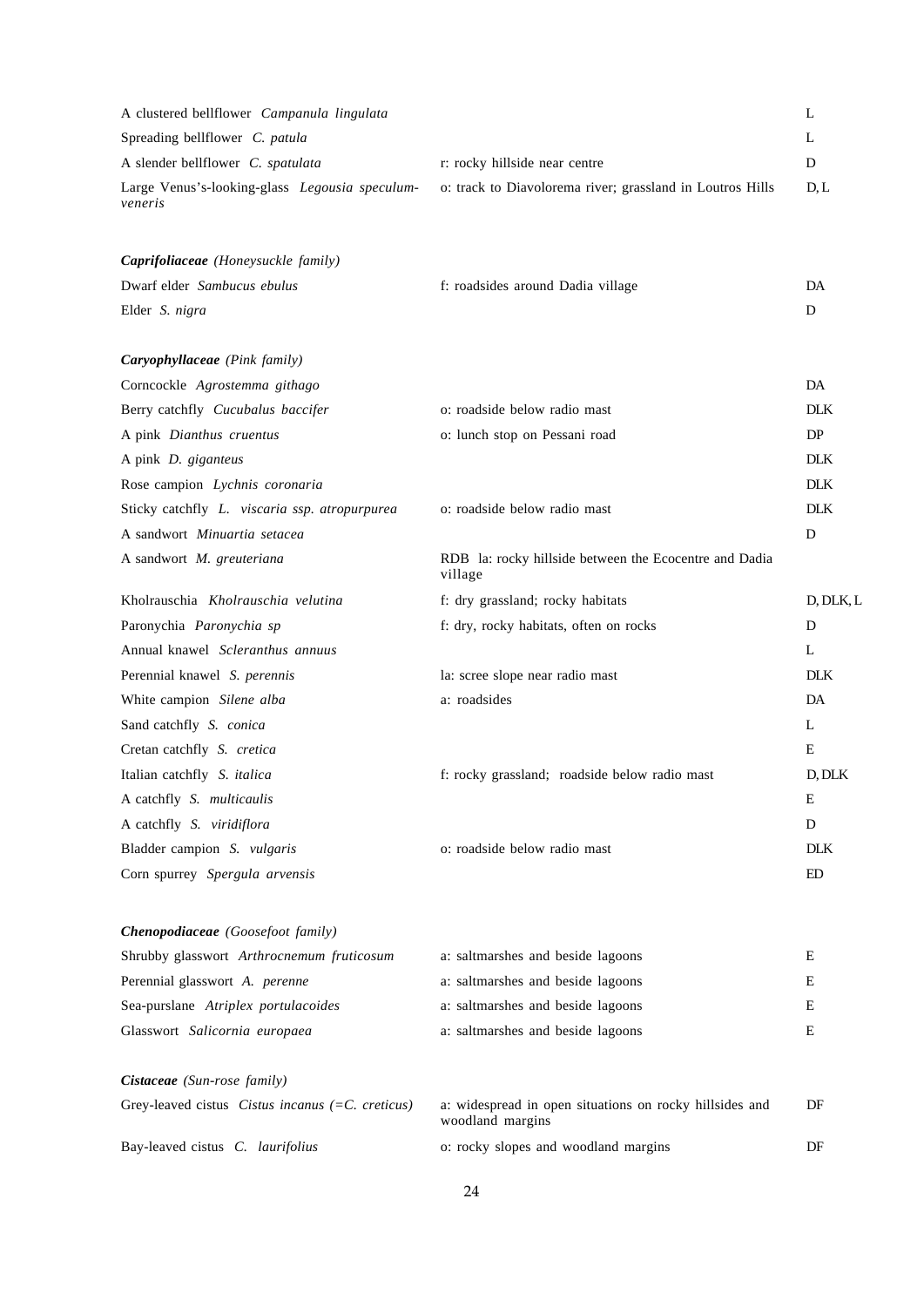| Sage-leaved cistus C. salvifolius         | a: widespread in open situations on rocky hillsides and<br>woodland margins | D          |
|-------------------------------------------|-----------------------------------------------------------------------------|------------|
| A fumana <i>Fumana arabica</i>            |                                                                             | DF         |
| Spotted rock-rose Tuberaria guttata       |                                                                             | DF         |
| Convolvulaceae (Bindweed family)          |                                                                             |            |
| Field bindweed Convolvulus arvensis       | o: roadsides around Dadia village                                           | D          |
| Pink bindweed C. cantabrica               | o: rocky hillsides                                                          | DLK, L     |
| Cornaceae (Dogwood family)                |                                                                             |            |
| Dogwood Cornus sanguinea                  |                                                                             | DA         |
| Cornelian cherry C. mas                   |                                                                             | D          |
| Corylaceae (Hazel family)                 |                                                                             |            |
| Eastern hornbeam Carpinus orientalis      | f: shrubby plants in understory                                             | DF         |
| Hazel Corylus avellana                    | f: as coppice and in understory                                             | DF         |
| Hop hornbeam Ostrya carpinifolium         |                                                                             | D          |
| Crassulaceae (Stonecrop family)           |                                                                             |            |
| A stonecrop Sedum cespitosum              | f: rocky places                                                             | D, L       |
| Rock stonecrop S. reflexum                | f: rocky places                                                             | D          |
| Navelwort Umbilicus rupestris             | f: rocky places                                                             | D          |
| Dipsacaceae (Teasel/scabious family)      |                                                                             |            |
| Teasel Dipsacus fullonum                  |                                                                             | DA         |
| A scabious Knautia orientalis             |                                                                             | <b>DLK</b> |
| A scabious Knautia sp                     | r: wasteland near Evros Visitor Centre                                      | D          |
| A scabious Scabiosa sp                    | f: widespread in alkaline grassland                                         | D          |
| <b>Ericaceae</b> (Heather family)         |                                                                             |            |
| Eastern strawberry-tree Arbutus andrachne | o: woodland and scrub                                                       | DF         |
| Tree-heath Erica arborea                  | o: woodland and scrub                                                       | DF         |
| Euphorbiaceae (Spurge family)             |                                                                             |            |
| A spurge Euphorbia myrsinites             | f: disused quarry, Loutros                                                  | L          |
| A spurge E. nicaeensis                    |                                                                             | D, E       |
| A spurge E. seguierana                    | la: widespread on roadsides and in grassland                                | D          |
| <b>Fagaceae</b> (Beech family)            |                                                                             |            |
| Eastern beech Fagus moesiaca              | f: scattered in understory                                                  | DF         |
| Turkey oak Quercus cerris                 | f: scattered in forest                                                      | DF         |
| Kermes oak, holly oak Q. coccifera        | f: tightly grazed bushes on Loutros Hills                                   | L          |
| An oak Q. dalechampii                     |                                                                             | DF         |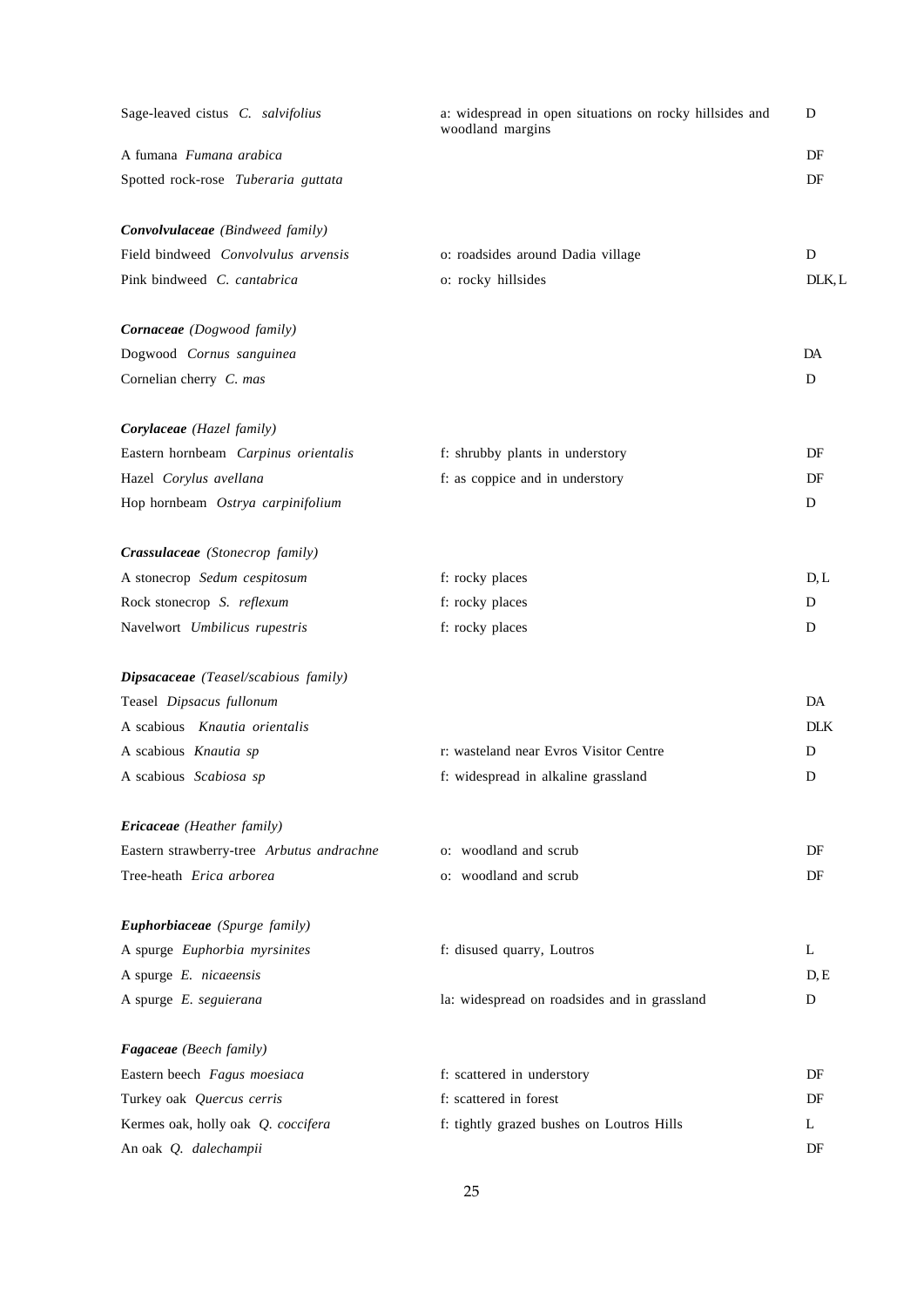| An oak Q. frainetto                          | Id-la: in deciduous forest                                | DF         |
|----------------------------------------------|-----------------------------------------------------------|------------|
| Downy oak Q. pubescens                       | la: forest                                                | DF         |
| Sessile oak Q. petraea ssp medwediewii       | o: deciduous forest and as isolated standard trees        | DF         |
| <b>Fumariaceae</b> (Fumitory family)         |                                                           |            |
| Fumitory Fumaria officinalis                 |                                                           | DA         |
| <b>Geraniaceae</b> (Crane's-bill family)     |                                                           |            |
| Common storksbill Erodium cicutarium         | o: roadsides in Dadia area and below radio mast           | D, DLK     |
| Mallow-leaved storksbill E. malacoides       |                                                           | D          |
| Cut-leaved crane's-bill Geranium dissectum   |                                                           | DA<br>DA   |
| Dove's-foot crane's-bill G. molle            |                                                           |            |
| Little robin G. purpureum                    | o: waysides and track sides                               | DA         |
| Small-flowered cranesbill G. pusillum        |                                                           |            |
| Bloody crane's-bill G. sangiuneum            | o: roadsides in Dadia area and near Lefkimi               | D, DLK     |
| Round-leaved crane's-bill G. rotundifolium   |                                                           | DA         |
| <b>Hypericaceae</b> (St. John's-wort family) |                                                           |            |
| A St John's-wort Hypericum cerastoides       | o: rocky hillside between the Ecocentre and Dadia village | DF         |
| A St John's-wort H. olympicum                |                                                           | DF         |
| Perfoliate St John's-wort H. perfoliatum     |                                                           | DF         |
| Perforated St. John's-wort H. perforatum     |                                                           | <b>DLK</b> |
| Lamiaceae (Mint family)                      |                                                           |            |
| Blue bugle Ajuga genevensis                  |                                                           | DF         |
| A deadnettle Lamium garganicum               |                                                           | <b>DLK</b> |
| Spotted deadnettle L. maculatum              | white-flowered form on roadside below radio mast          | <b>DLK</b> |
| White horehound Marrubium vulgare            | o: rough grassland                                        | L, E       |
| Bastard balm Melittis melissophyllum         |                                                           | <b>DLK</b> |
| A stachys Stachys cretica                    |                                                           | D          |
| Felty germander Teucrium polium              |                                                           | L          |
| A thyme Thymus capitatus                     | o: alkaline grassland in Loutros Hills                    | L          |
| A thyme T. longicaulis                       | o: rocky hillside between the Ecocentre and Dadia village | $D_{1}L$   |
| Leguminoseae (Papilionaceae) (Pea family)    |                                                           |            |

| A milk-vetch Astragalus hamosus                |                                  |     |
|------------------------------------------------|----------------------------------|-----|
| Hairy broom Chamaecytisus hirsutus             |                                  | DF  |
| Bladder senna <i>Colutea arborescens</i>       | o: roadsides in Dadia area       | DA  |
| Shrubby scorpion-vetch <i>Coronilla emerus</i> |                                  | D   |
| A dyer's greenweed <i>Genista januensis</i>    | o: rocky slopes below radio mast | DLK |
|                                                |                                  |     |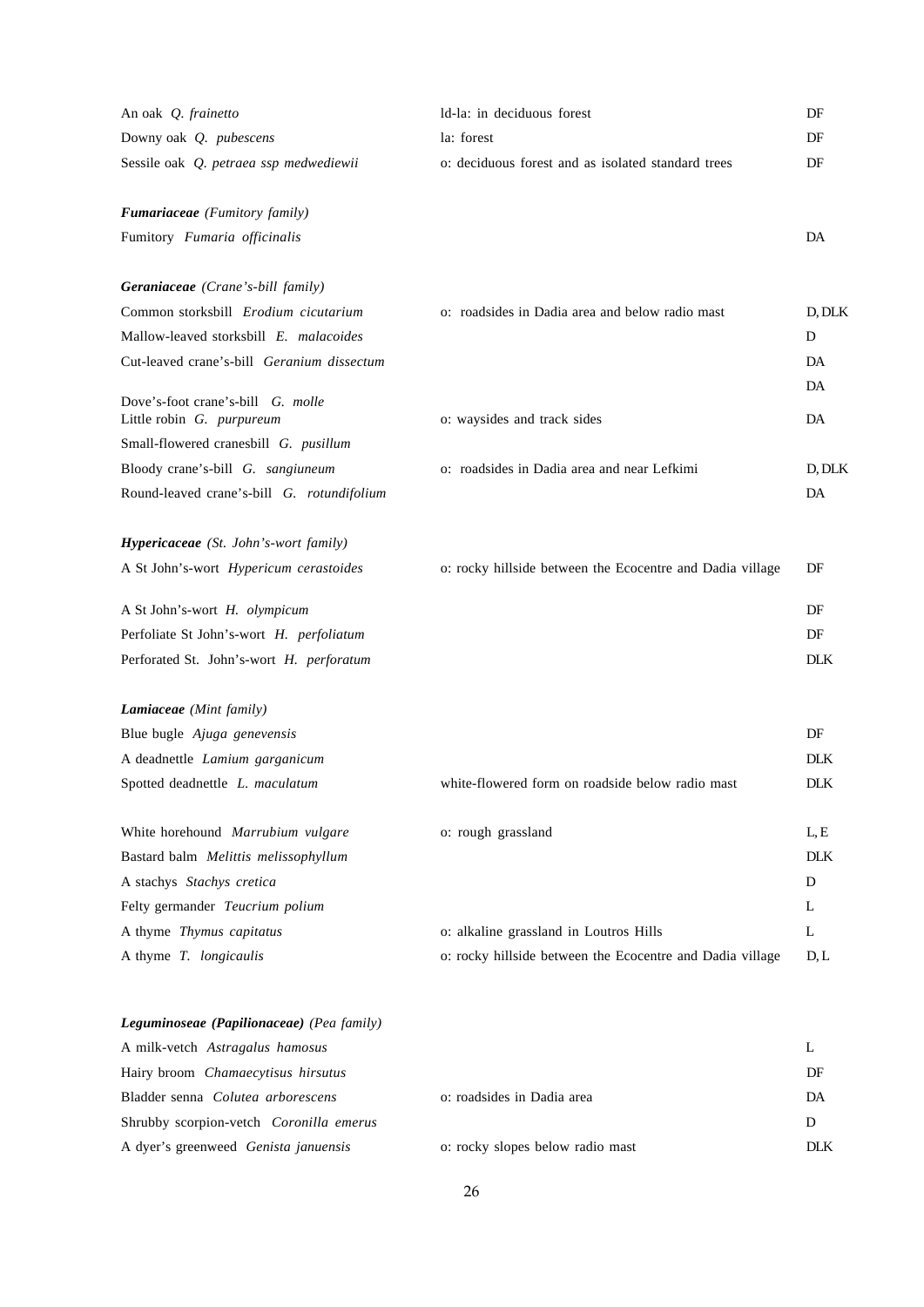| Disk trefoil Hymenocarpus circinatus                    | o: track to Diavolorema river; alkaline grassland in<br>Loutros Hills      | DA, L      |
|---------------------------------------------------------|----------------------------------------------------------------------------|------------|
| A vetchling Lathyrus cicera                             |                                                                            | ED         |
| Yellow vetchling L. aphaca                              |                                                                            | <b>DLK</b> |
| Hairy vetchling L. hirsutus                             | o: woodland bank, track to Diavolorema river                               | DA         |
| Grass vetchling L. nissolia                             | o: track to Diavolorema river; alkaline grassland in<br>Loutros Hills      | DA         |
| Brown vetch L. setifolius                               | o: woodland bank, track to Diavolorema river; roadside<br>below radio mast | DA, DLK    |
| A vetchling L. venetus                                  |                                                                            | DF         |
| Bur medick Medicago minima                              |                                                                            | D          |
| Large disk medick M.orbicularis                         | o: dry grassland around Dadia and on the edge of the delta                 | D, E       |
| Small melilot Melilotus indicus                         |                                                                            | D          |
| Cockscomb sainfoin Onobrychis caput-galli               | o: dry grassland around Dadia and in the Loutros Hills                     | D, L       |
| An onobrychis O. ebenoides                              |                                                                            | D          |
| Pitch trefoil Psoralea bituminosa                       |                                                                            | DA         |
| False acacia Robinia pseudoacacia                       | o: standard trees in Dadia area                                            | D          |
| Spanish broom Spartium junceum                          | f: waysides and rocky hillsides                                            | D          |
| Narrow-leaved crimson clover Trifolium<br>angustifolium | f: waysides and nutrient-rich grassland                                    | D          |
| Haresfoot clover T. arvense                             | o: dry grassland                                                           | D          |
| A trefoil T. boissieri                                  | o: dry grassland on edge of the delta                                      | ED         |
| Hop trefoil T. campestre                                |                                                                            |            |
| A trefoil T. globosum                                   | o: dry grassland in the Loutros Hills                                      | L          |
| A trefoil T. pilulare                                   |                                                                            | <b>DLK</b> |
| Reversed clover T. resupinatum                          |                                                                            | EA         |
| A trefoil T. speciosum?                                 |                                                                            | <b>DLK</b> |
| Starry clover T. stellatum                              | o: dry grassland in the Loutros Hills and on edge of delta                 | L, E       |
| Tufted vetch Vicia cracca                               |                                                                            | <b>DLK</b> |
| Large yellow vetch V. grandiflora                       |                                                                            | DA         |
|                                                         |                                                                            |            |
| Hairy tare V. hirsuta                                   |                                                                            | D          |
| Hairy yellow vetchling V. hybrida                       |                                                                            | DA         |
| Yellow vetch V. lutea                                   |                                                                            | DA         |
| Common vetch V. sativa agg.                             | o: track to Diavolorema river                                              | DA         |
| A vetch V. pannonica                                    |                                                                            | DA         |
| Fodder vetch V. villosa                                 | o: track to Diavolorema river                                              | DA         |
| Linaceae (Flax family)                                  |                                                                            |            |
| Pale flax Linum bienne                                  |                                                                            | Ε          |
| Purging flax L. catharticum                             |                                                                            | D          |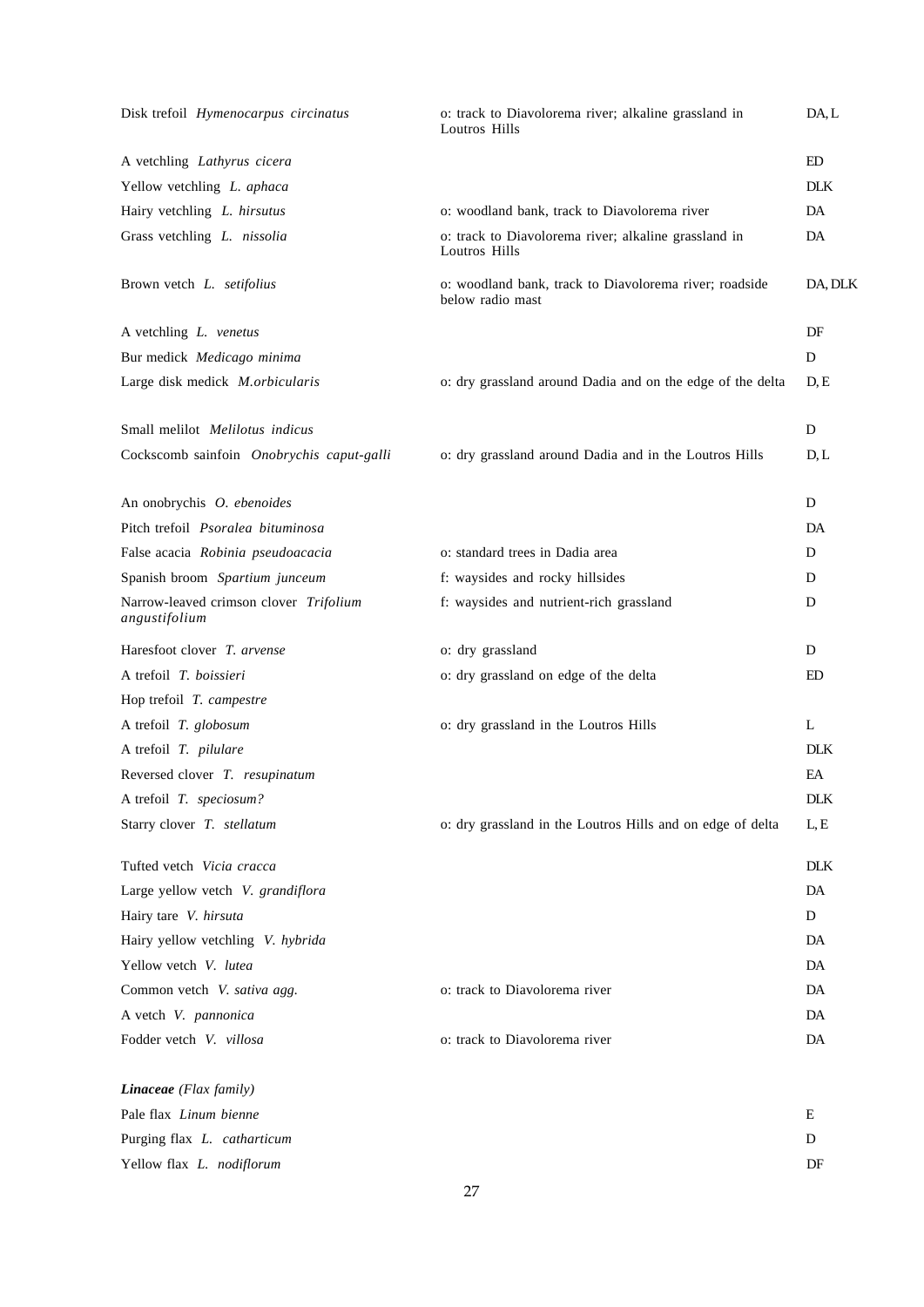### A flax *L. tenuifolium* DF

| Loranthaceae (Mistletoe family)      |                                                                   |            |
|--------------------------------------|-------------------------------------------------------------------|------------|
| Loranthus Loranthus europaeus        | on Quercus petraea at lunch stop on Pessani road                  | DP         |
| Mistletoe Viscum album               | on Populus nigra in Diavolorema valley                            | DA         |
| Malvaceae (Mallow family)            |                                                                   |            |
| Least mallow Malva neglecta          | o: track to Diavolorema river                                     | DA         |
| Common mallow M. sylvestris          |                                                                   | DA         |
| Moraceae (Fig family)                |                                                                   |            |
| Fig Ficus carica                     | f: around Dadia village                                           | DA         |
| Mulberry Morus nigra                 | f: around Dadia village                                           |            |
| <b>Oleaceae</b> (Olive family)       |                                                                   |            |
| Manna ash Fraxinus ornus             | f: roadside below radio mast                                      | <b>DLK</b> |
| Wild jasmine Jasminum fruticans      | o: track to Diavolorema river; roadside below radio mast          | DA, DLK, L |
| Wild privet Ligustrum vulgare        |                                                                   | DF         |
| Phillyrea Phillyrea latifolia        | o: roadside below radio mast; widespread in scrub and<br>woodland | D          |
| Orobanchaceae (Broomrape family)     |                                                                   |            |
| Thyme broomrape Orobanche alba       |                                                                   | D          |
| Bedstraw broomrape O. caryophyllacea | o: near radio mast; Blue Rock Hill, Pessani road                  | DLK, DP    |
| Paeoniaceae (Peony family)           |                                                                   |            |
| Wild peony Paeonia peregrina         | o: roadside below radio mast; lunch stop on Pessani road          | DLK, DP    |
| Papaveraceae (Poppy family)          |                                                                   |            |
| Common poppy Papaver rhoeas          | o: grassland                                                      | DA, L, E   |
| Platanaceae (Plane family)           |                                                                   |            |
| Oriental plane Platanus orientalis   | r: beside river at Loutros                                        | L          |
| Polygalaceae (Milkwort family)       |                                                                   |            |
| Tufted milkwort Polygala comosa      | o: dry rocky grassland                                            | D, DLK     |
| A milkwort Polygala sp               | o: Blue Rock Hill                                                 | DP         |
| Polygonaceae (Dock family)           |                                                                   |            |
| Curled dock Rumex crispus            | o: grassland and wasteland                                        | DA         |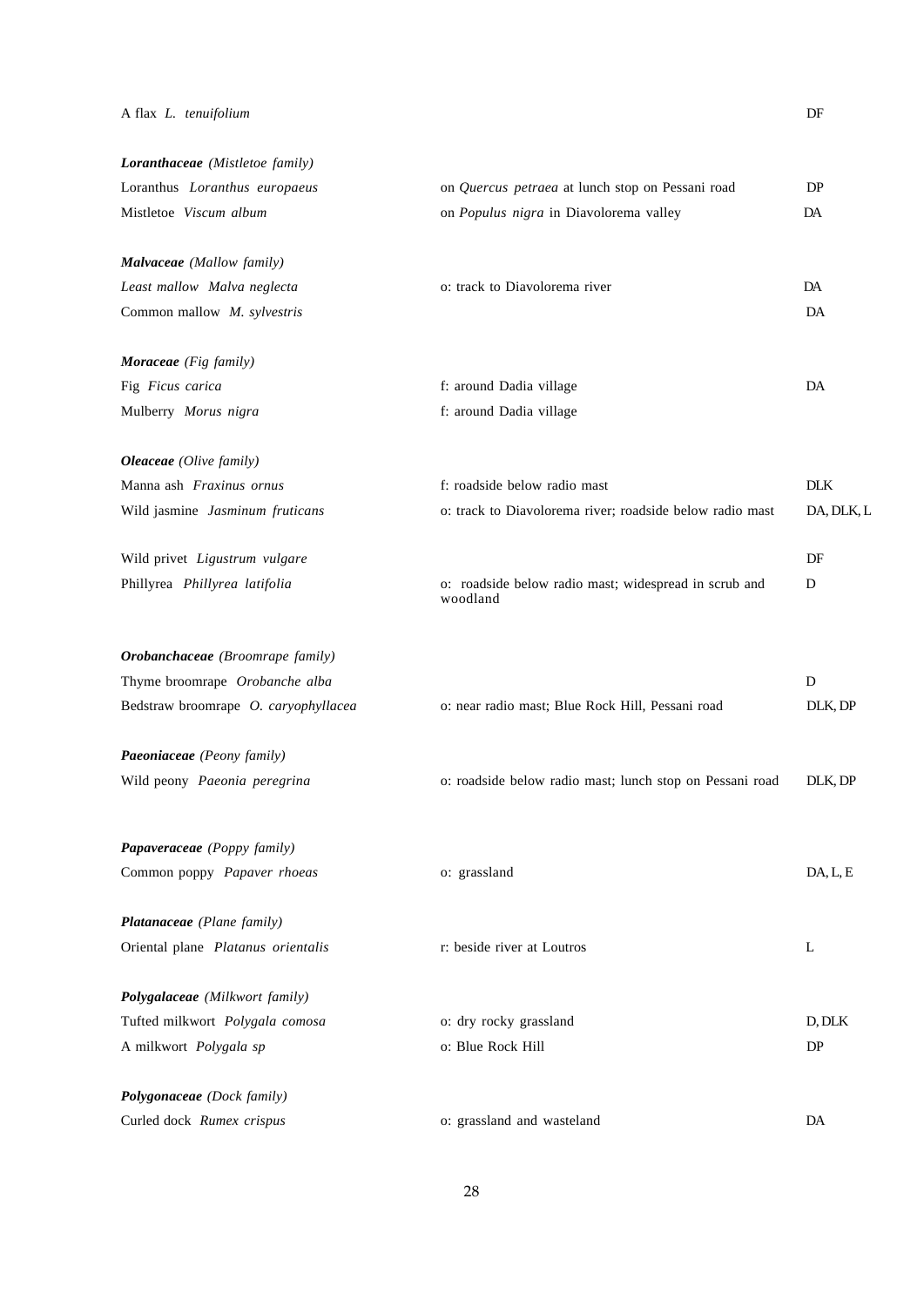| Primulaceae (Primrose family)                             |                                                                     |            |
|-----------------------------------------------------------|---------------------------------------------------------------------|------------|
| Purple loosestrife (not as UK) Lysimachia<br>atropurpurea | r: roadside between Centre and Dadia village                        | D          |
| Ranunculaceae (Buttercup family)                          |                                                                     |            |
| Pheasant's-eye Adonis sp                                  |                                                                     | E          |
| Peacock anemone Anemone pavonina                          | o: roadside below radio mast; Blue Rock Hill                        | DLK, DF    |
| Traveller's-joy Clematis vitalba                          | o: roadside below radio mast                                        | <b>DLK</b> |
| Eastern larkspur Consolida orientalis                     | o: grassland on Loutros Hills                                       | L, E       |
| Forking larkspur C. regalis                               |                                                                     | DA, L      |
| Love-in-a-mist Nigella damascena                          | r: track to Diavolorema river                                       | DA         |
| Fan-leaved crowfoot Ranunculus circinatus                 |                                                                     | EA         |
| Lesser celandine R. ficaria                               |                                                                     | D, DLK     |
| A buttercup $R$ gramineus?                                |                                                                     | <b>DLK</b> |
| A water crowfoot R. pseudofluitans                        |                                                                     | DLK.       |
| A buttercup R. muricatus                                  | la: by stream on track to Diavolorema river                         | DA         |
| A buttercup R. trichophyllus                              |                                                                     | EA         |
| A buttercup R. velutinus                                  |                                                                     | DA         |
| <b>Rhamnaceae</b> (Buckthorn family)                      |                                                                     |            |
| Christ's-thorn Paliurus spina-christi                     | a: hedgerows and isolated in shrubby areas                          | D, L, E    |
| A buckthorn Rhamnus oleoides                              |                                                                     | <b>DLK</b> |
| <b>Rosaceae</b> (Rose family)                             |                                                                     |            |
| Eriolobus Eriolobus trilobatus                            | RDB single tree on Pessani road                                     | DP         |
| A geum Geum bulgaricum                                    |                                                                     | <b>DLK</b> |
| Sulphur cinquefoil Potentilla recta                       | o: rocky hillside below Centre; rocky grassland in<br>Loutros Hills | D, DLK     |
| A cinquefoil Poterium verrucosum                          |                                                                     | DA         |
| Almond-leaved (=wild) pear Pyrus amygdaliformis           | o: single trees or bushes beside the road                           | D, L       |
| Dog rose Rosa canina                                      | f: waysides and hedgerows                                           | D          |
| Mediterranean sweet briar R. glutinosa                    | track to Diavolorema river                                          | DA         |
| Bramble Rubus fruticosus                                  | f: beside canals                                                    | ED         |
| Wild service-tree Sorbus torminalis                       | o: roadside below radio mast                                        | D, DLK     |
| <b>Rubiaceae</b> (Bedstraw family)                        |                                                                     |            |
| Crosswort Galium cruciata                                 | o: roadsides, alkaline grassland                                    | D          |
| Field madder Sherardia arvensis                           | f: grassland on edge of delta                                       | E          |
| Salicaceae (Willow family)                                |                                                                     |            |
| Grey poplar Populus canescens                             |                                                                     | D          |
| Black poplar P. nigra ssp nigra                           | Diovolorema valley                                                  | DA         |
| Aspen P. tremulus                                         |                                                                     |            |
| White willow Salix alba                                   |                                                                     | D          |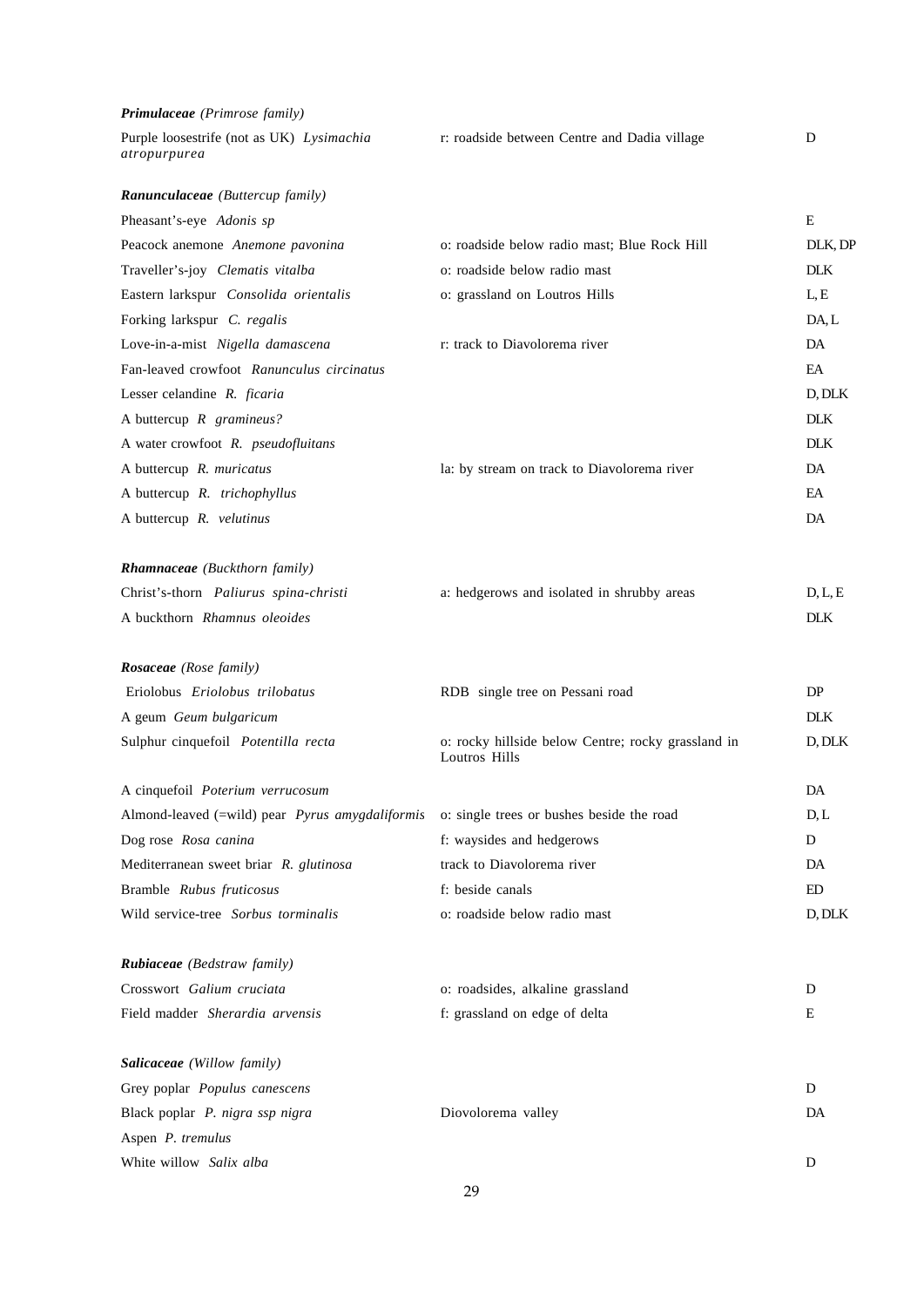| Scrophulariaceae (Figwort family)               |                                                                                          |            |
|-------------------------------------------------|------------------------------------------------------------------------------------------|------------|
| Jersey toadflax Linaria pelisseriana            | o: rocky hillside between the Ecocentre and Dadia village                                | DF         |
| A toadflax L. pelopponesiaca                    |                                                                                          | D          |
| Southern red bartsia Parentucellia latifolia    | o: rocky hillside between the Ecocentre and Dadia village                                | D          |
| French figwort Schrophularia canina             |                                                                                          | <b>DLK</b> |
| Moth mullein Verbascum blattaria                | o: rocky places on Pessani Road                                                          | D, DF      |
| A mullein V. sinuatum                           | o: roadsides                                                                             | D, E       |
| Great mullein V. thapsus                        |                                                                                          | <b>DLK</b> |
| A mullein V. undulatum                          | f: roadsides                                                                             | D          |
| Large speedwell Veronica austriaca v. austriaca |                                                                                          | DF         |
| Tamaricaceae (Tamarisk family)                  |                                                                                          |            |
| Tamarisk Tamarix hampeana                       | d-a: Evros delta                                                                         | E          |
| Tiliaceae (Lime family)                         |                                                                                          |            |
| Silver lime Tilia tomentosa                     | f: woods below radio mast                                                                | <b>DLK</b> |
| <b>Ulmaceae</b> (Elm family)                    |                                                                                          |            |
| Elm Ulmus canescens                             | la: hedgerows around Dadia village and on track to<br>Diavolorema river                  | DA         |
| Valerianaceae (Valerian famly)                  |                                                                                          |            |
| A cornsalad Valerianella sp                     |                                                                                          |            |
| Violaceae (Violet family)                       |                                                                                          |            |
| Dwarf pansy Viola (arvensis) kitaibeliana       | o: dry grassland beside track to Diavolorema river                                       | DA         |
| <b>Monocotyledons</b>                           |                                                                                          |            |
| Cyperaceae (Sedge family)                       |                                                                                          |            |
| Divided sedge Carex divisa                      |                                                                                          | EA         |
| False fox sedge C. otrubae                      |                                                                                          | <b>DLK</b> |
| Sea club-rush Scirpus maritimus                 | ld: edges of lagoons and canals                                                          | EA         |
| <b>Iridaceae</b> (Iris family)                  |                                                                                          |            |
| Wild gladiolus Gladiolus illyricus              |                                                                                          | <b>DLK</b> |
| An iris Iris attica                             | o: rocky hillside between the Ecocentre and Dadia village;<br>dry rocky places elsewhere | D          |
| An iris I. orientalis                           |                                                                                          | E          |
| Yellow flag <i>I. pseudacorus</i>               |                                                                                          | E          |
| An iris I. sintenisii                           | beside track to Diavolorema river                                                        | DA         |
|                                                 |                                                                                          |            |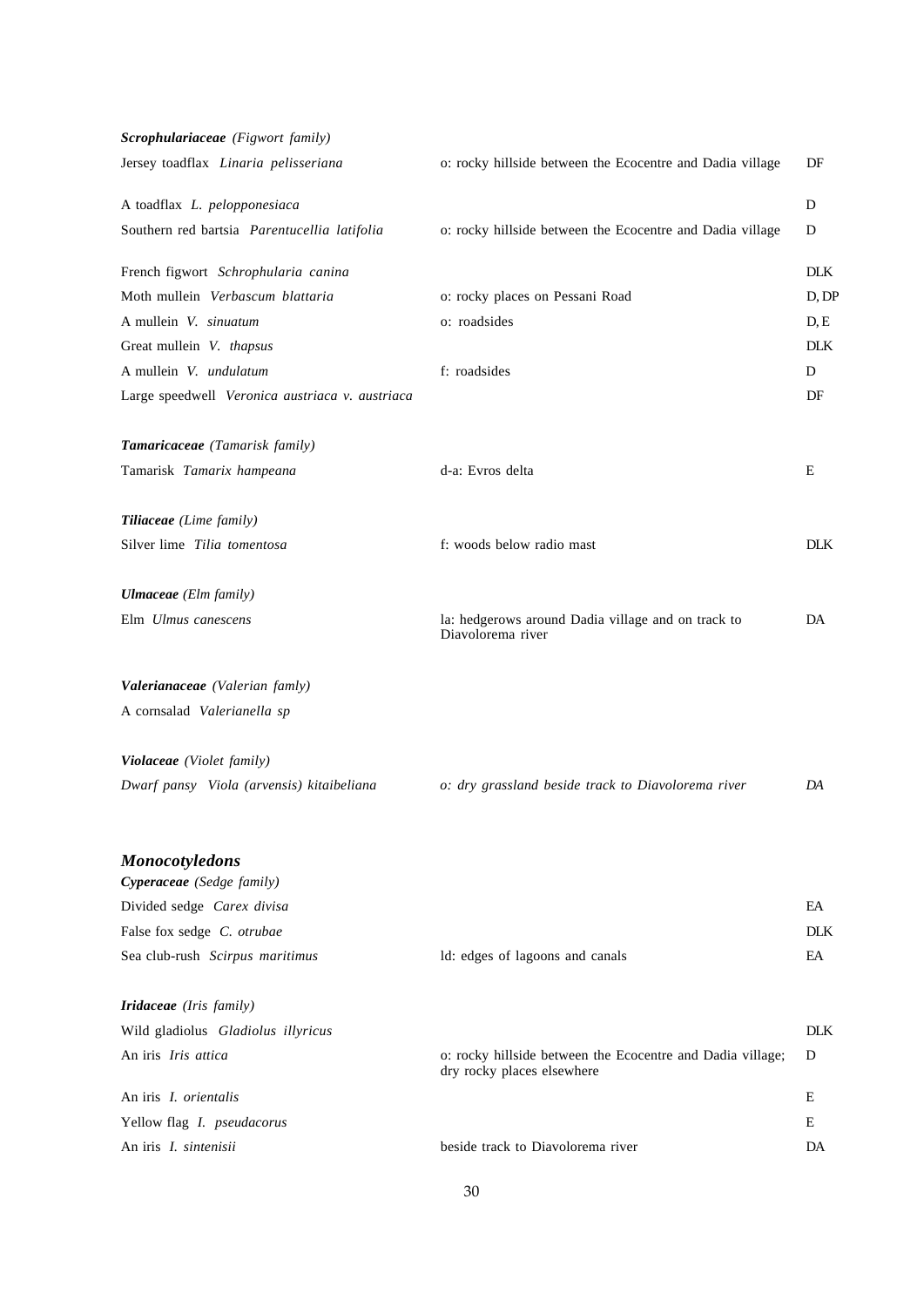| Juncaceae (Rush family)                       |                                                      |            |
|-----------------------------------------------|------------------------------------------------------|------------|
| Sharp rush Juncus acutus                      | f-ld: close to water                                 | E          |
| <b>Liliaceae</b> (Lily family)                |                                                      |            |
| An allium Allium nigrum                       |                                                      | E          |
| Asphodel Asphodelus aestivus                  |                                                      | DF         |
| Dragon arum Dracunculus vulgaris              |                                                      |            |
| A grape hyacinth Muscari botryoies            | o: open woodland                                     | D          |
| Tassel hyacinth M. comosum                    | a: dry grassland and rocky places                    | D          |
| A grape hyacinth M. commutatum                | o: dry grassland and rocky places                    | D          |
| A grape hyacinth M. neglectum                 | o: dry grassland and rocky places                    | D          |
| Honey garlic Nectaroscordum siculum           |                                                      | <b>DLK</b> |
| Star-of-Bethlehem Ornithogalum umbellatum     | o: below radio mast ; Blue Rock Hill on Pessani road | DLK, DP    |
| Butcher's-broom Ruscus aculeatus              | o: forest understory                                 | DF         |
| Wild tulip Tulipa sylvestris                  | road verge below radio mast                          | <b>DLK</b> |
| <b>Orchidaceae</b> (Orchid family)            |                                                      |            |
| White helleborine Cephalanthera damasonium    |                                                      | <b>DLK</b> |
| A white helleborine C. epipactoides           | RDB r; extensive patch on road below radio mast      |            |
| Sword-leaved helleborine C. longifolia        |                                                      | <b>DLK</b> |
| Red helleborine C. rubra                      | single plant on road below radio mast                |            |
| Violet bird's-nest orchid Limodorum abortivum | o: in forest                                         | DF         |
| Mammose orchid Ophrys mammosa                 | r: small group on road verge below radio mast        | <b>DLK</b> |
| Lax-flowered orchid Orchis laxiflora          |                                                      | <b>DLK</b> |
| Long-lipped Serapias Serapias vomeracea       |                                                      | DLK, ED    |
| Poaceae (Grass family)                        |                                                      |            |
| Aegilops Aegilops ovata (= neglecta)          | f: dry grassland                                     | D, L       |
| Elegant hair-grass Aira elegantissima         | f: rocky places                                      | D          |
| Large quaking-grass Briza maxima              | f: dry grassland                                     | D          |
| Drooping brome Bromus tectorum                | f: agricultural grassland                            | DA, E      |
| Cock's foot Dactylis glomerata                | a: agricultural grassland                            | DA         |
| Wall barley Hordeum murinum                   | f: agricultural grassland and waste places           | DA         |
| Wood melick Melica uniflora                   |                                                      | <b>DLK</b> |
| Common reed Phragmites australis              | ld: fresh and brackish water bodies                  |            |
| Bulbous meadow-grass Poa bulbosa              |                                                      | D, E       |
| Angel's hair Stipa pennata                    | o: alkaline grassland                                | L          |
| Bearded fescue Vulpia ambigua                 |                                                      | <b>DLK</b> |
| Typhaceae (Reedmace family)                   |                                                      |            |
| Lesser reedmace Typha angustifolia            | f: edge of canals                                    | E          |

31